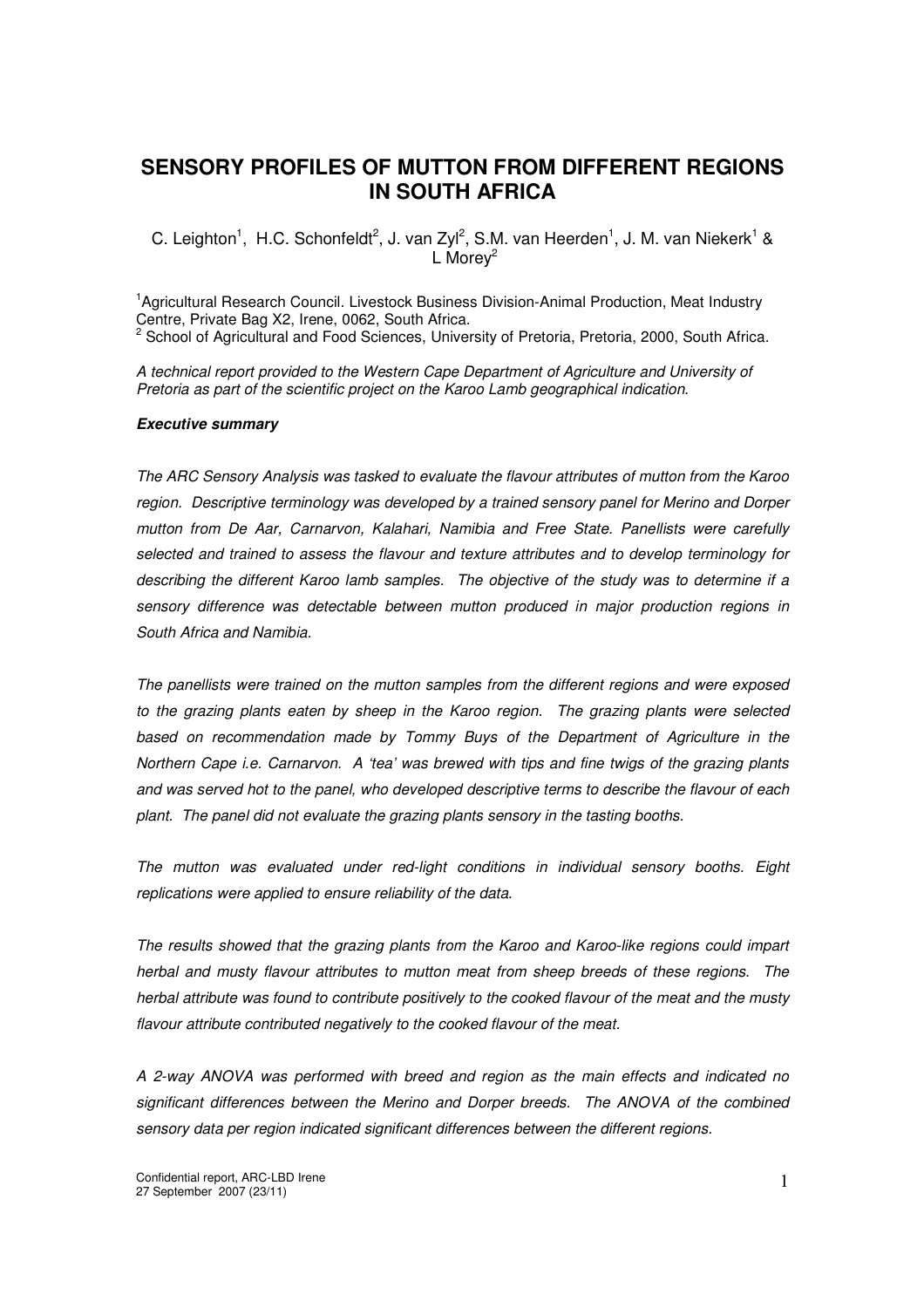Principal Component Analysis (PCA) was applied to identify any factors differentiating between the mutton samples and explained 93 % of the total variation in the data.

The PCA indicated that mutton from the De Aar region was most intense in the herbal component, although not significantly so, and had a slightly coarser texture that was not very tender. Mutton from the Namibia region was most intense in the musty flavour component with a slightly more tender texture. Mutton from the Carnarvon and Kalahari regions, which are situated in the heart of the Karoo, differed only slightly from mutton from Namibia and mutton from De Aar regions, respectively. However, these differences were not very distinct. The mutton from Carnarvon and Kalahari had a fairly intense mutton aroma and flavour and both the herbal and musty attributes were present in the meat. Some textural differences were found between the breeds and regions.

With regard to the sensory profiles of mutton from the Karoo region (Carnarvon, De Aar and Kalahari), definite flavour characteristics were present in the meat which can only be due to grazing plants in these areas that are consumed by sheep. However, this was not significantly different to mutton from adjacent Free State and Namibia regions respectively.

## **INTRODUCTION**

Sheep is produced in all the regions of South Africa, except the far northern areas. Since South African lamb and mutton are mostly produced on natural pastures, certain breeds are specifically bred for arid areas such as the Karoo region, which is known for it harsh temperatures and dry conditions. According to folklore, sheep meat from these regions has distinctive flavours and aromas. Lamb and mutton from the Karoo regions have always been associated with a unique and desirable herby flavour, being described as much sought after by South African consumers, who prefer the unique flavour of pasture fed mutton and are prepared to pay more for it.

Lamb and sheep from the Karoo region graze on bossies (indigenous plants) found in the Karoo. The Karoo bossies provide feed for animals in the winter as grass can only be found in rainy seasons in the Karoo, but bossies are found year round and endure heat, cold, wind and hail. There are various types of Karoo bossies and each type is specialised in different ways to survive the harsh conditions of the Karoo. Estler, Milton & Dean (2006) state that karoo bossies are responsible for the distinctive flavour of Karoo lamb and Karoo game. Karoo bossies are palatable and meet the nutritional needs of the grazing animals year round (Le Roux, Kotze, Nel & Glen, 1994). Mutton from the Karoo region and adjacent Free State and Namibia were evaluated for their sensory properties. Mutton from Namibia was included in this study as it is mostly consumed in South Africa.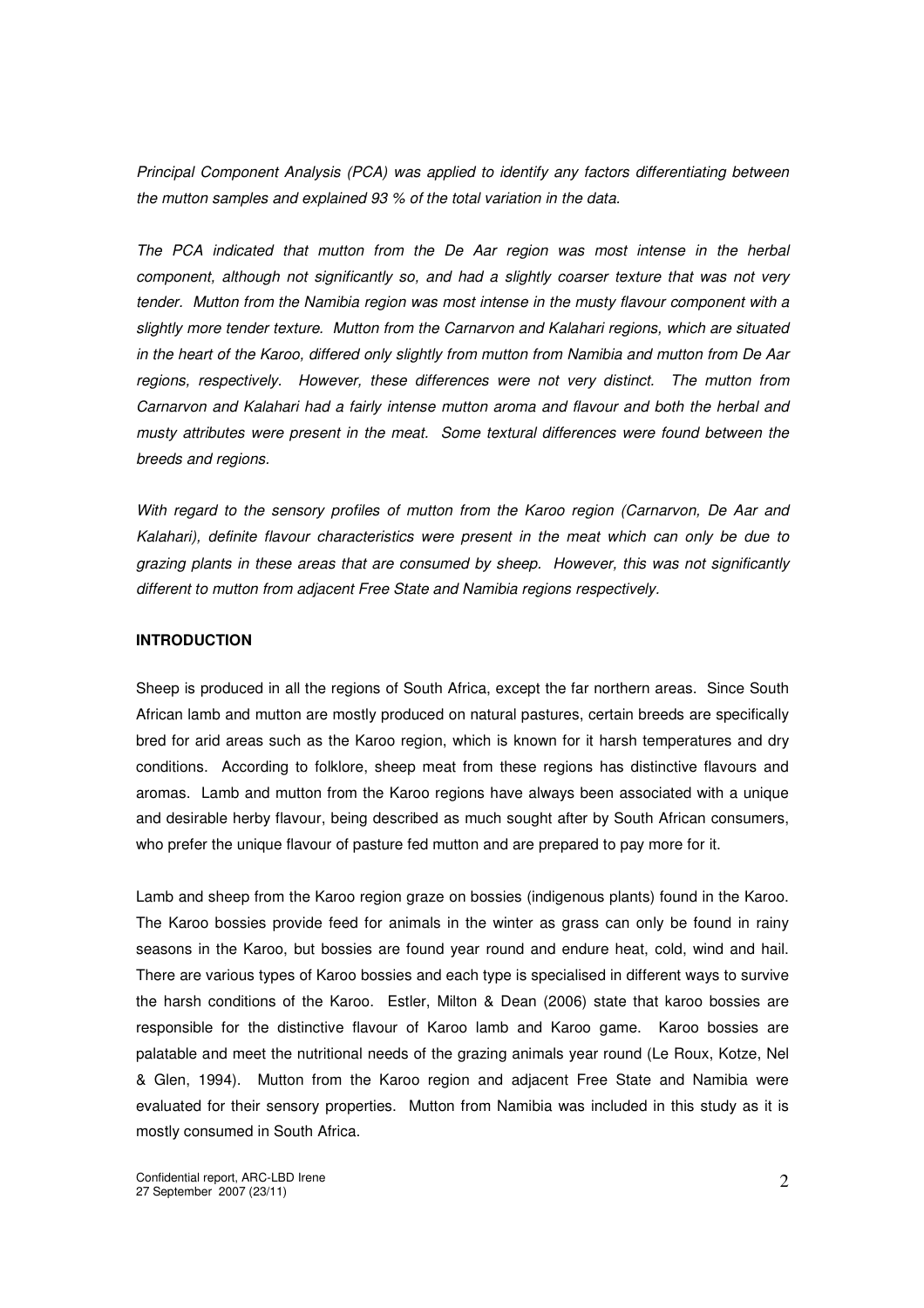The Sensory Analysis Unit of the ARC evaluated the aroma, texture and flavour attributes of Dorper and Merino mutton leg cuts from different regions in South Africa.

## **OBJECTIVES**

- To determine whether there is a statistically significant detectable sensory difference between mutton produced in major production regions in South Africa and Namibia.
- To compare the fatty acid profiles of mutton fat from the different regions with that of "bossies" from the Karoo region

## **EXPERIMENTAL PROCEDURE**

## **Mutton**

The leg cuts of mutton Dorper and Merino of age class C with a fat class 2 from five production regions i.e. Carnarvon, De Aar, Namibia, Free State and Kalahari were obtained by the "Just Lamb" retailer. It was delivered, frozen and vacuum packed, to the Sensory Analysis and Human Nutrition Unit, Meat Industry Centre and kept at -20°C until analysed. The samples evaluated were numbered at random and represented the following treatments:

- 1. Dorper De Aar
- 2. Dorper Carnarvon
- 3. Dorper Kalahari
- 4. Dorper Namibia
- 5. Dorper Free State
- 6. Merino De Aar
- 7. Merino Carnarvon
- 8. Merino Free State

Six grazing plants commonly eaten by sheep from the Karoo and Karoo-like regions were obtained for training purposes only and analysed. The grazing plants were selected based on recommendation made by Tommy Buys of the Department of Agriculture in the Northern Cape i.e. Carnarvon.

- 1. Silwerkaroo
- 2. Skaapbossie
- 3. Kapokbossie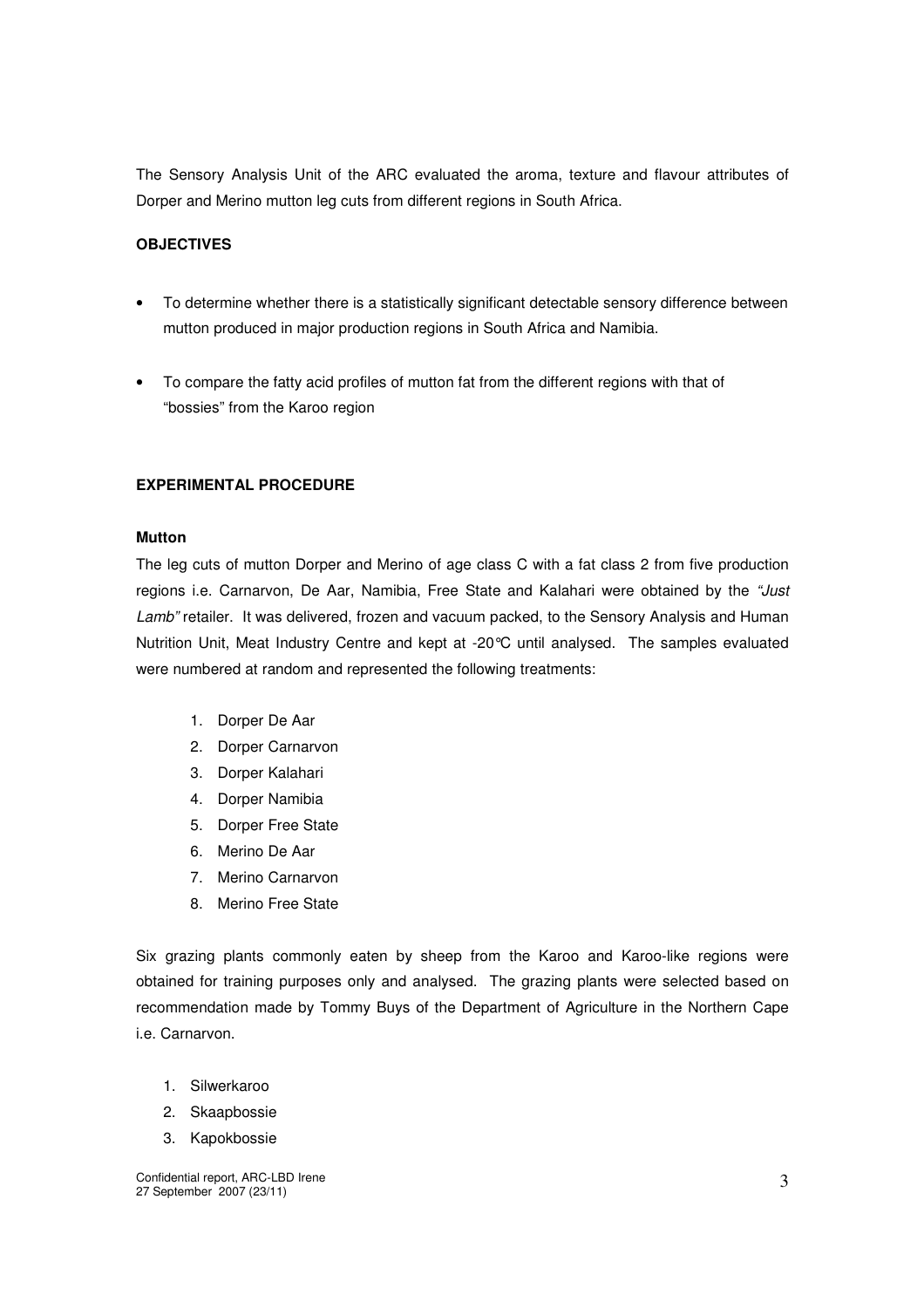- 4. Rivierganna
- 5. Ankerkaroo
- 6. Perdebos

## **TASTE PANEL PROCEDURES**

## **Sensory analysis procedures**

The trained sensory panel (n=10) was used to perform Quantitative Descriptive Analysis (QDA). The purpose of QDA is to determine how products differ in specific sensory characteristics. The panellists were selected to participate based on their participation in previous descriptive sensory (meat) panels, taste and smell acuity, interest, ability to discriminate between the four basic tastes and availability for the entire study. The panel's previous sensory evaluations included meat and meat products (pork, beef, lamb and chicken), fats and oils, dairy products, beverages and many more.

During the training sessions, panellists were exposed to six grazing plants commonly eaten by sheep from the Karoo and surrounding regions as well as meat samples to be evaluated, in order to develop relevant terminology (Table 1). A 'herbal-tea' was made from each plant and then used to train the panel on aroma attributes. They identified descriptive words to describe the aroma and flavour profile of the samples (Table 2). The ten panellists each received a representative sample of mutton meat of the different regions (treatments) and were then trained to increase their sensitivity and ability to discriminate between specific samples and sensory attributes. In order to ensure that panellists were not influenced in any way, no information with regard to the nature of the samples was provided. A clear definition of each attribute was developed to describe the specific attribute to be evaluated. Panellists were instructed to give a detailed description of the aroma, flavour and aftertaste attributes of the mutton meat samples.

Panellists were reminded not to use perfumed cosmetics and to avoid exposure to foods and / or fragrances at least 30 minutes before evaluation sessions. An eight-point intensity scale was used for scoring the different characteristics of the different treatments (Annexure B). Samples were scored using a category rating scale, with one (1) denoting the least intense condition and eight (8) denoting the most intense condition.

Evaluations were performed in individual sensory booths. Samples were evaluated under red light conditions to mask colour differences. The sensory analysis facility used, is constructed with all the elements necessary for an efficient sensory program and is constructed according to ASTM design guidelines for sensory facilities. The analyses were conducted over an 8-day period (excluding training) and samples were randomly assigned from all treatments and were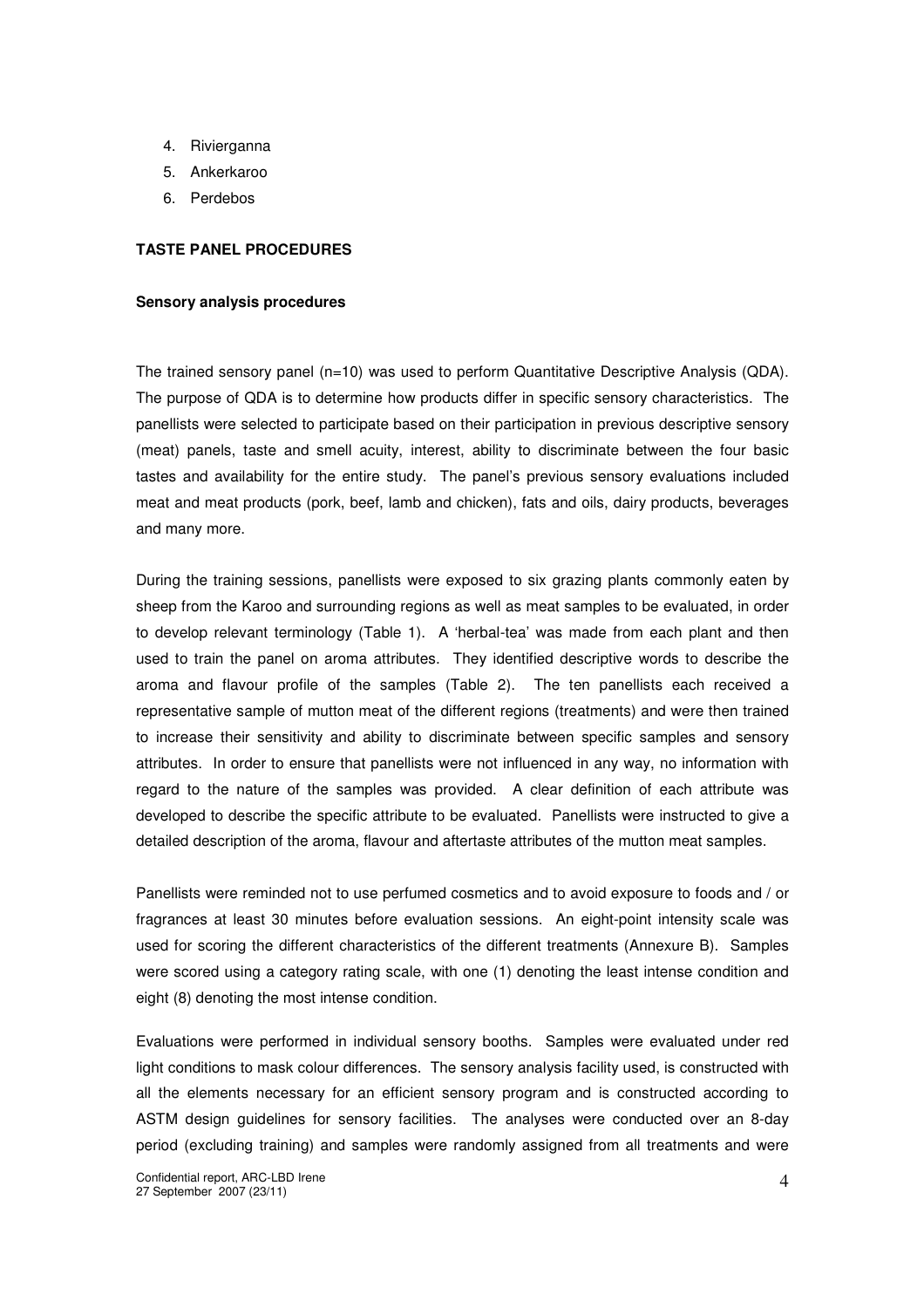evaluated in three sessions (25 minutes apart) per day. All treatments were served on a blind random basis to the trained panellists under red light conditions. Carrot rings and water at room temperature were served in between evaluation sessions as palate cleanser.

## **Preparation of sensory samples Mutton**

The leg cuts of mutton were vacuum packed and frozen at -20 $\degree$ C and transported to the Meat Industry Centre of the ARC-Irene campus until the time of evaluation. The frozen legs were kept frozen and stored at -20 $\degree$ C ( $\pm$  2 $\degree$ C) until the day of evaluation.

The cuts were thawed over a 48 hour period at 5°C before cooking. The cuts were prepared according to a moist heat cooking method and evaluated according to the American Meat Science Association and National Live Stock and Meat Board (Chicago, Illinois, 1995) research guidelines for the cookery and sensory evaluation measurements of fresh meat. The samples were cooked in identical ovens (Mielé ovens, model H217). 100 ml water (liquid) was added prior to the cooking of the meat. It was cooked in the oven at a temperature of 160 °C to an internal meat temperature of 75  $\mathcal{C}$  (45 minutes per kilogram). A hand-held digital probe (model Kane-May 1012) was used to record the internal temperature at the geometric centre of the meat (American Meat Science Association, 1995:7-8). Cooking losses (thawing loss, drip loss, evaporation loss and fat mass) calculated from the total volume of fat according to the following: volume fat  $x$  0.9 g / ml were measured as part of the standard procedure. After cooking, all samples rested at room temperature (centrally controlled at 22  $^{\circ}$ C), for 10 minutes. The M. Semimembranosus muscle was dissected and cut into cubes. The cubes measured 12 mm x 12 mm x 12 mm and each panellist received a standardized amount of each sample. Only the centre cubes were used and the dryer outsides were avoided. The meat cubes were wrapped in three-digit coded foil squares (90 x 90 mm) and presented (55 °C) on pre-warmed plates to the panel. Samples were evaluated on an 8-point category scale with 1 = none; 8 = extreme. Eight repetitions were performed.

## **Grazing plants**

The grazing plants were used during the training sessions of the panel in order to increase their acuity towards the nature the plants and enable them to detect any carry-over effect of the flavour of the different grazing plants to the mutton, if at all. The grazing plants were not evaluated scientifically. The tips and fine twigs of the grazing plants were removed and crushed. Approximately 2-4 g of each sample was placed into a large glass beaker and boiling water was added. The 'tea' was allowed to brew for about 5 minutes. It was then served to the panel in warmed 100ml glass beakers. The panel gave descriptive words for the different plants as listed in Table 2.

Confidential report, ARC-LBD Irene (2009) (2009) 35 (2009) 35 (2009) 35 (2009) 35 (2009) 35 (2009) 35 (2009) 36 (2009) 36 (2009) 36 (2009) 36 (2009) 36 (2009) 36 (2009) 36 (2009) 36 (2009) 36 (2009) 36 (2009) 36 (2009) 36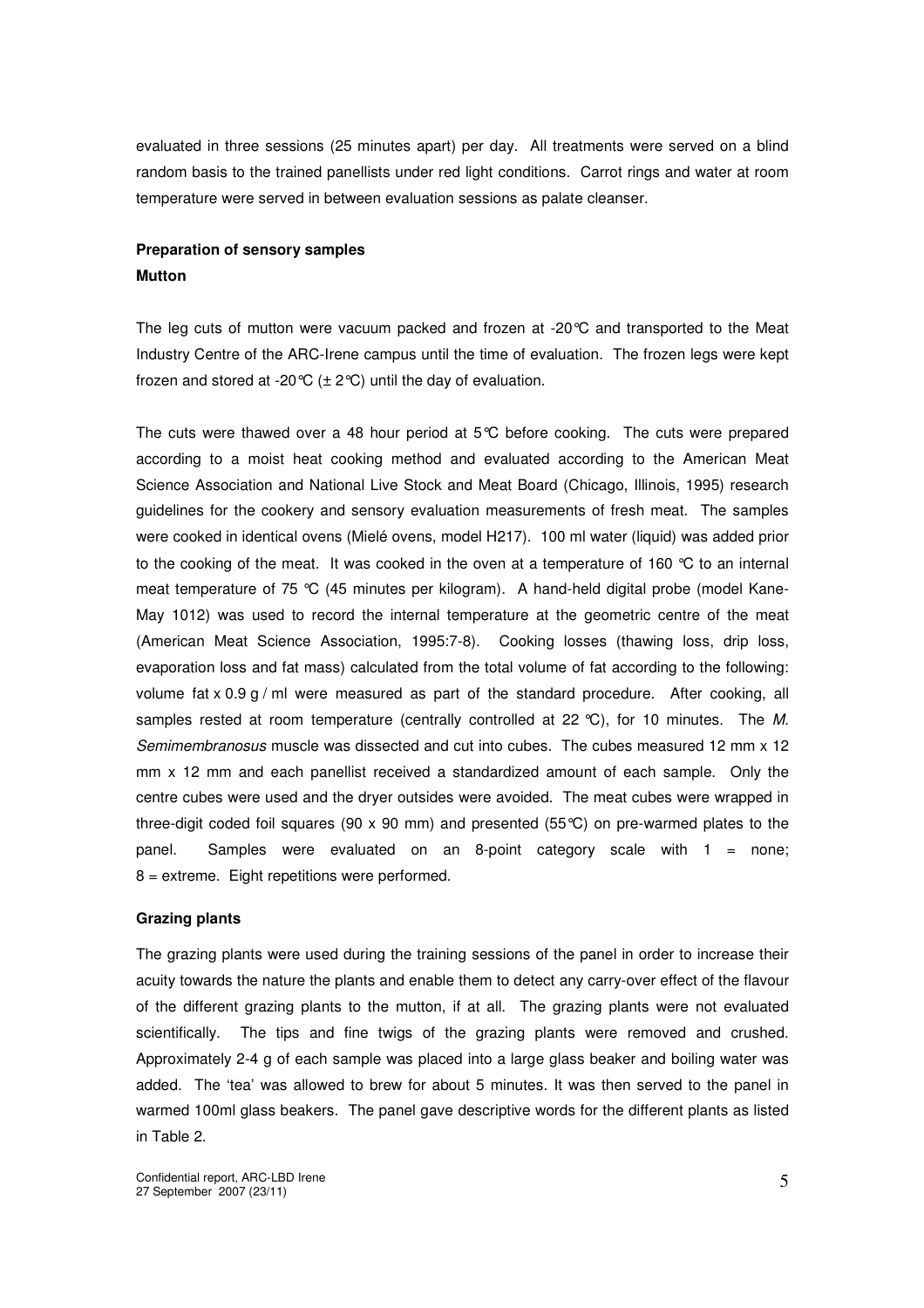## **Fatty acid profiles**

The thawing and cooking losses were recorded. The cooking losses, which included the stock and the fat were poured into one-litre glass cylinders that were labelled according to the sample codes, and left to separate into their different layers. The contents of the one-litre glass cylinders divided into two layers, i.e. stock (at the bottom of the cylinder) and fat (forming a layer on top). The volume of each layer was determined volumetrically after approximately 24 hours. Only the fat portion was used. The hard fat disc was removed from the stock, labelled and sent to the laboratory for the fatty acid analysis and CLA content.

The leaves and thin twigs of the grazing plants were sent to the laboratory for fatty acid analysis and CLA content.

| <b>Aroma and Flavour</b>                                                                                                                                                                                                                                                                                            | <b>Definition / lexicon</b>                                                                                                                                                                                                                                                                        |  |  |  |  |
|---------------------------------------------------------------------------------------------------------------------------------------------------------------------------------------------------------------------------------------------------------------------------------------------------------------------|----------------------------------------------------------------------------------------------------------------------------------------------------------------------------------------------------------------------------------------------------------------------------------------------------|--|--|--|--|
| <b>Mutton</b>                                                                                                                                                                                                                                                                                                       | Aromatic associated with cooked lean muscle from mutton meat                                                                                                                                                                                                                                       |  |  |  |  |
| Karoo bossie (grazing<br>plants) - herbal                                                                                                                                                                                                                                                                           | Mild aromatic associated with herbs such as rosemary or sage. Also<br>slightly woody (aromatic associated with dry fresh cut wood).<br>Contributes positively to the cooked flavour of the meat<br>Note: these aromas were not prominent, but rather mild and faint<br>hints of these associations |  |  |  |  |
| Karoo bossie (grazing<br>plants) – musty, moldy                                                                                                                                                                                                                                                                     | Farm like dusty, sandy and slightly musty, moldy or earthy aroma.<br>Also an animal-like, barnyard-like or damp kraal manure aroma.<br>Contributes negatively to the cooked flavour of the meat<br>Note: these aromas were not prominent, but rather mild and faint<br>hints of these associations |  |  |  |  |
| Refers to the texture of the muscle fibre. A fine texture refers to meat<br>Fine or coarse texture<br>that is easy to chew and could disintegrate to some degree in the<br>mouth, whereas a coarse texture has a rougher / stronger fibre, often<br>associated with an older animal. A coarse texture can be tender |                                                                                                                                                                                                                                                                                                    |  |  |  |  |
| <b>Overall tenderness</b>                                                                                                                                                                                                                                                                                           | Chew sample with light chewing action                                                                                                                                                                                                                                                              |  |  |  |  |
| <b>Overall juiciness</b>                                                                                                                                                                                                                                                                                            | The amount of juice released following seven chews                                                                                                                                                                                                                                                 |  |  |  |  |
| Livery                                                                                                                                                                                                                                                                                                              | Aromatic associated with cooked organ meat liver                                                                                                                                                                                                                                                   |  |  |  |  |
| <b>Fatty</b>                                                                                                                                                                                                                                                                                                        | Fatty film that covers or coats the mouth and throat                                                                                                                                                                                                                                               |  |  |  |  |
| <b>Metallic</b>                                                                                                                                                                                                                                                                                                     | Flat flavour similar to metal coins e.g. canned tomato juice                                                                                                                                                                                                                                       |  |  |  |  |

| Table 1: Lexicon for evaluation of lamb samples by the trained sensory panel |
|------------------------------------------------------------------------------|
|------------------------------------------------------------------------------|

| Table 2: Descriptive words to describe the aroma and flavour profile of the bossie |  |
|------------------------------------------------------------------------------------|--|
| (grazing plant) samples                                                            |  |

| <b>Grazing plants</b> | <b>Scientific name</b> | <b>Descriptive words</b>                   |
|-----------------------|------------------------|--------------------------------------------|
| <b>Silverkaroo</b>    | PInthus karrooicus     | Dusty, woody, damp, camomile               |
| <b>Skaapbossie</b>    | Penzia spinescens      | Eucalyptus, bitter                         |
| Kapokbossie           | Eriocephalus ericoides | Woody, bitter, eucalyptus, lavender, minty |
| Rivierganna           | Salsola glabrescens    | Dusty, sandy, soapy, woody, damp / musty   |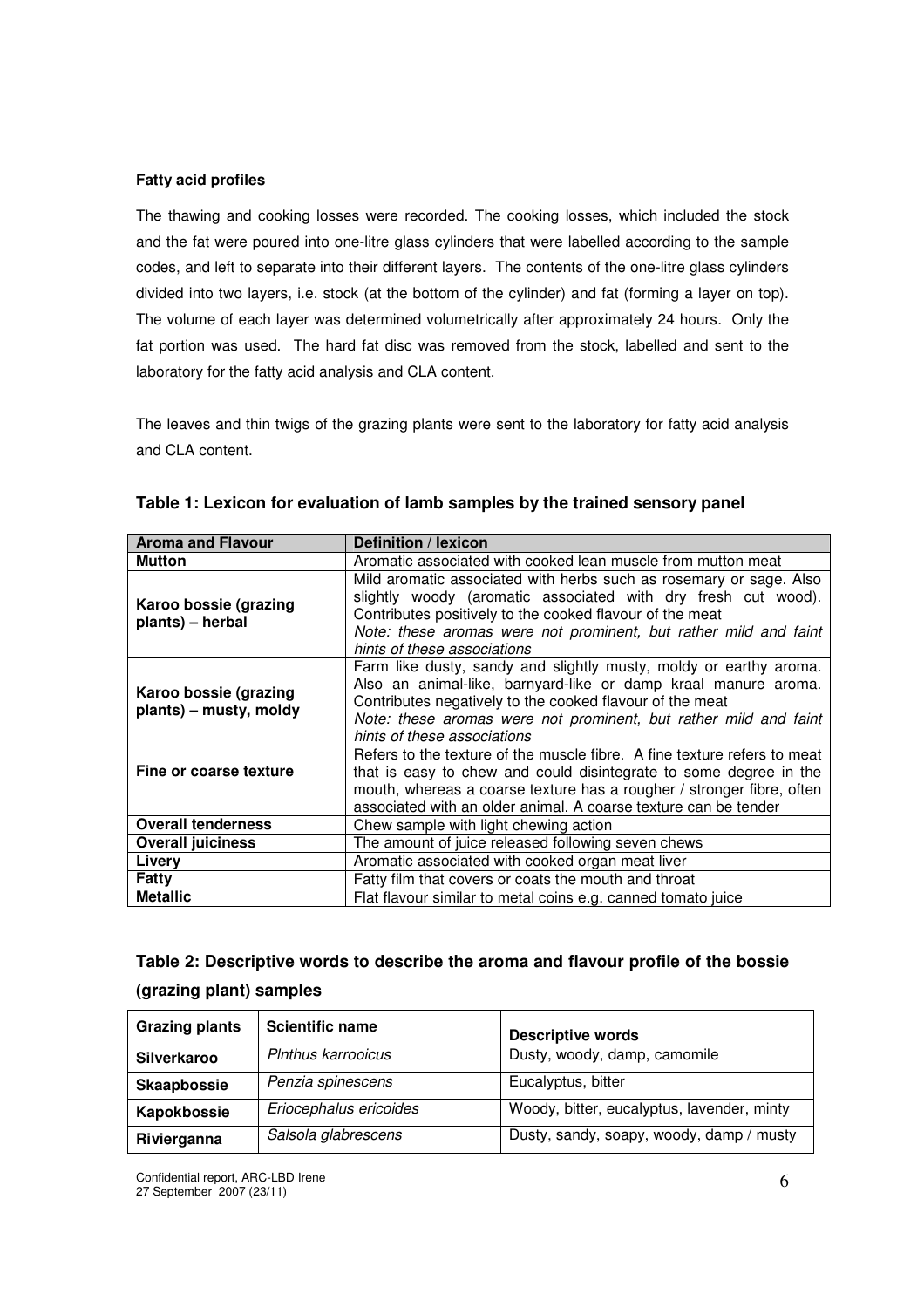| Ankerkaroo      | Pentzia incana                    | Sage-like, eucalyptus, lavender, bitter |
|-----------------|-----------------------------------|-----------------------------------------|
| <b>Perdebos</b> | Pieronia glauca / rosenia humilis | Sage-like, lavender, camomile           |

## **STATISTICAL ANALYSIS**

The quantitative descriptive data obtained from the sensory panel were entered on a spreadsheet using Microsoft Excel (2000). Data were statistically analysed by the ARC-Biometry Unit using the GenStat for Windows (2000) statistical computer program.

A multivariate analysis technique namely Principal Component Analysis (PCA) was applied to the full data set to reduce a large set of variates into a smaller set, which explained most of the variations in the entire data set (Shaw, Moshonas, Buslig, Barros & Widmer, 1999: 1951). Subsequently, a 2-way ANOVA was performed with breed and region as the main effects. Based on these results (Table 3), sensory data was combined per region and ANOVA (Table 4) plus PCA (Figures1 & 2) were performed on the latter. The F-probability for each attribute as well as the standard error of means (SEM) was recorded (Genstats, 2003; Snedecor & Cochran, 1980: 234-35).

## **Results**

## **Sensory evaluation**

The 2-way ANOVA that was performed with breed and region as the main effects, indicated no significant differences between the Merino and Dorper breeds (Table 3). The ANOVA of the combined sensory data per region indicated significant differences between the different regions (Table 4). Significant differences were found in the mutton aroma and flavour, which was most intense in the mutton from De Aar, Free State and Carnarvon. The musty aroma and flavour differed significantly between the different mutton samples. Carnarvon, Kalahari and Namibia were most intense in the musty aroma and mutton from Namibia had the most intense musty flavour. The samples differed slightly in textural attributes. Mutton from De Aar had the most course texture and mutton from Namibia, Free State and Carnarvon were found to be most tender**.** 

It can be concluded that grazing plants from the Karoo and Karoo-like regions appear to impart herbal and musty flavour attributes to mutton meat from sheep breeds of these regions. The herbal attribute was found to contribute positively to the cooked flavour of the meat and the musty flavour attribute contributed negatively to the cooked flavour of the meat.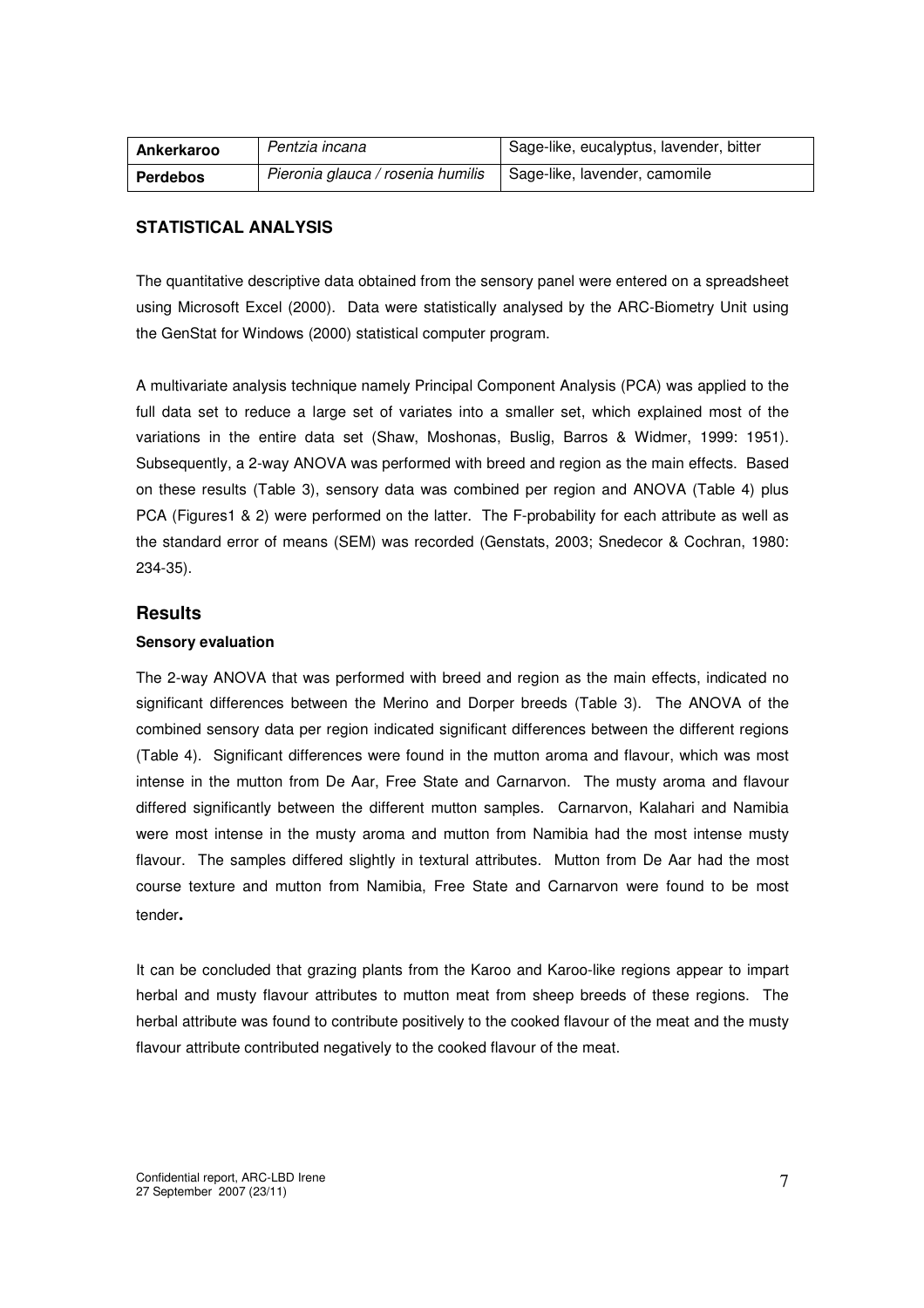| <b>Attribute</b> |             | Race       |            |         | Region <sup>1</sup> |                   |               | Interaction of region and race |                   |             |                |                  |             |                   |
|------------------|-------------|------------|------------|---------|---------------------|-------------------|---------------|--------------------------------|-------------------|-------------|----------------|------------------|-------------|-------------------|
|                  | p-<br>value | Dorper     | Meri<br>no | p-value | De<br>Aar           | Carna<br>von      | Free<br>state | p-value<br>of inter<br>action  | <b>Dorper</b>     |             |                | <b>Merino</b>    |             |                   |
| <b>AROMA</b>     |             |            |            |         |                     |                   |               |                                | <b>DeAar</b>      | Car         | Free           | <b>De Aar</b>    | Car         | Free              |
| Mutton           | 0.314       | 5.55       | 5.66       | 0.124   | 5.76                | 5.49              | 5.58          | 0.361                          | 5.6               | 5.4         | 5.6            | 5.9              | 5.6         | 5.54              |
| Herby            | 0.62        | 2.03       | 2.14       | 0.372   | 2.13                | 2.03              | 2.09          | 0.985                          | 2.08              | 1.96        | 2.04           | 2.18             | 2.09        | 2.15              |
| Musty            | 0.380       | 2.04       | 1.09<br>3  | 0.140   | 1.88                | 2.16              | 1.91          | 0.304                          | 1.98              | 2.31        | 1.83           | 1.78             | 2.01        | 1.99              |
| <b>TEXTURE</b>   |             |            |            |         |                     |                   |               |                                |                   |             |                |                  |             |                   |
| Texture          | 0.012       | 4.62       | 4.82       | < 0.001 | 4.96 <sup>a</sup>   | $4.56^{b}$        | $4.65^{b}$    | 0.221                          | 4.9 <sup>a</sup>  | $4.5^\circ$ | $4.45^{\circ}$ | 5.0 <sup>a</sup> | 4.63<br>bc. | 4.82<br>ab        |
| Tenderness       | 0.687       | $4.92^{a}$ | 4.85<br>a  | 0.009   | $4.54^{b}$          | 5.01 <sup>a</sup> | $5.12^{a}$    | 0.159                          | 4.59 <sup>b</sup> | 4.85<br>ab  | $5.31^{a}$     | $4.49^{b}$       | 5.18<br>a   | 4.9 <sup>ab</sup> |
| <b>Juiciness</b> | 0.797       | 4.4        | 4.37       | 0.559   | 4.33                | 4.48              | 4.35          | 0.289                          | 4.48              | 4.44        | 4.29           | 4.18             | 4.51        | 4.42              |
| <b>FLAVOUR</b>   |             |            |            |         |                     |                   |               |                                |                   |             |                |                  |             |                   |
| Mutton           | 0.385       | 5.379      | 5.45       | 0.270   | 5.49                | 5.33              | 5.42          | 0.597                          | 5.4               | 5.29        | 5.44           | 5.58             | 5.38        | 5.4               |
| Herby            | 0.107       | 1.896      | 1.99<br>6  | 0.399   | 1.981               | 1.887             | 1.969         | 0.506                          | 1.98              | 1.84        | 1.88           | 1.99             | 1.94        | 2.06              |
| Musty            | 0.507       | 1.767      | 1.71       | 0.318   | 1.65                | 1.812             | 1.75          | 0.179                          | 1.74              | 1.9         | 1.66           | 1.56             | 1.73        | 1.84              |
| Livery           | 0.223       | 1.363      | 1.28<br>5  | 0.256   | 1.25                | 1.35              | 1.37          | 0.625                          | 1.33              | 1.35        | 1.41           | 1.18             | 1.35        | 1.33              |
| Metallic         | 0.131       | 1.23       | 1.17       | 0.646   | 1.19                | 1.18              | 1.22          | 0.468                          | 1.19              | 1.24        | 1.25           | 1.19             | 1.13        | 1.19              |
| Fatty            | 0.301       | 1.84       | 1.89       | 0.919   | 1.85                | 1.87              | 1.88          | 0.729                          | 1.85              | 1.84        | 1.83           | 1.85             | 1.9         | 1.93              |

## **Table 3: Results of 2-way ANOVA with breed and region as the main effects**

<sup>1</sup>Kalahari and Namibia not included as Merino was not sampled from these regions

## **Table 4: Results of different regions**

|                   | p-value | <b>SE</b> | $cv\%$ | De Aar            | Carnarvon             | Kalahari           | <b>Namibia</b>        | Free         |
|-------------------|---------|-----------|--------|-------------------|-----------------------|--------------------|-----------------------|--------------|
|                   |         |           |        |                   |                       |                    |                       | <b>State</b> |
| <b>AROMA</b>      |         |           |        |                   |                       |                    |                       |              |
| Mutton            | 0.003   | 0.961     | 17.34  | 5.76 <sup>a</sup> | 5.49 <sup>bc</sup>    | $5.38^{bc}$        | 5.30 <sup>c</sup>     | $5.58^{ab}$  |
| Herby             | 0.559   | 0.898     | 43.73  | 2.13              | 2.03                  | 1.99               | 1.95                  | 2.09         |
| Musty             | 0.022   | 0.974     | 48.19  | 1.88 <sup>c</sup> | 2.16 <sup>a</sup>     | $2.15^{ab}$        | $2.13$ <sup>abc</sup> | $1.91^{bc}$  |
| <b>TEXTURE</b>    |         |           |        |                   |                       |                    |                       |              |
| Texture           | < 0.001 | 0.982     | 21.07  | 4.96 <sup>a</sup> | $4.56^{b}$            | $4.48^{b}$         | $4.48^{b}$            | $4.65^{b}$   |
| <b>Tenderness</b> | < 0.001 | 1.27      | 25.88  | $4.54^{\circ}$    | $5.01^{ab}$           | $4.70^{bc}$        | $5.25^{\circ}$        | $5.11^{a}$   |
| <b>Juiciness</b>  | 0.321   | 0.984     | 22.31  | 4.33              | 4.48                  | 4.58               | 4.43                  | 4.35         |
| <b>FLAVOUR</b>    |         |           |        |                   |                       |                    |                       |              |
| Mutton            | 0.019   | 0.757     | 14.10  | $5.49^{a}$        | $5.33$ <sup>abc</sup> | $5.28^{bc}$        | 5.18 <sup>c</sup>     | $5.42^{ab}$  |
| Herby             | 0.452   | 0.858     | 44.77  | 1.98              | 1.89                  | 1.88               | 1.79                  | 1.97         |
| Musty             | 0.013   | 0.887     | 49.60  | 1.65 <sup>b</sup> | $1.81^{b}$            | 1.80 <sup>b</sup>  | 2.08 <sup>a</sup>     | $1.75^{b}$   |
| Liver             | < 0.001 | 0.516     | 37.17  | $1.25^{\circ}$    | $1.35^{bc}$           | 1.31 <sup>bc</sup> | $1.55^{a}$            | $1.37^{b}$   |
| Metallic          | 0.276   | 0.410     | 34.09  | 1.19              | 1.18                  | 1.16               | 1.29                  | 1.22         |
| Fatty             | 0.872   | 0.849     | 45.15  | 1.85              | 1.87                  | 1.98               | 1.89                  | 1.88         |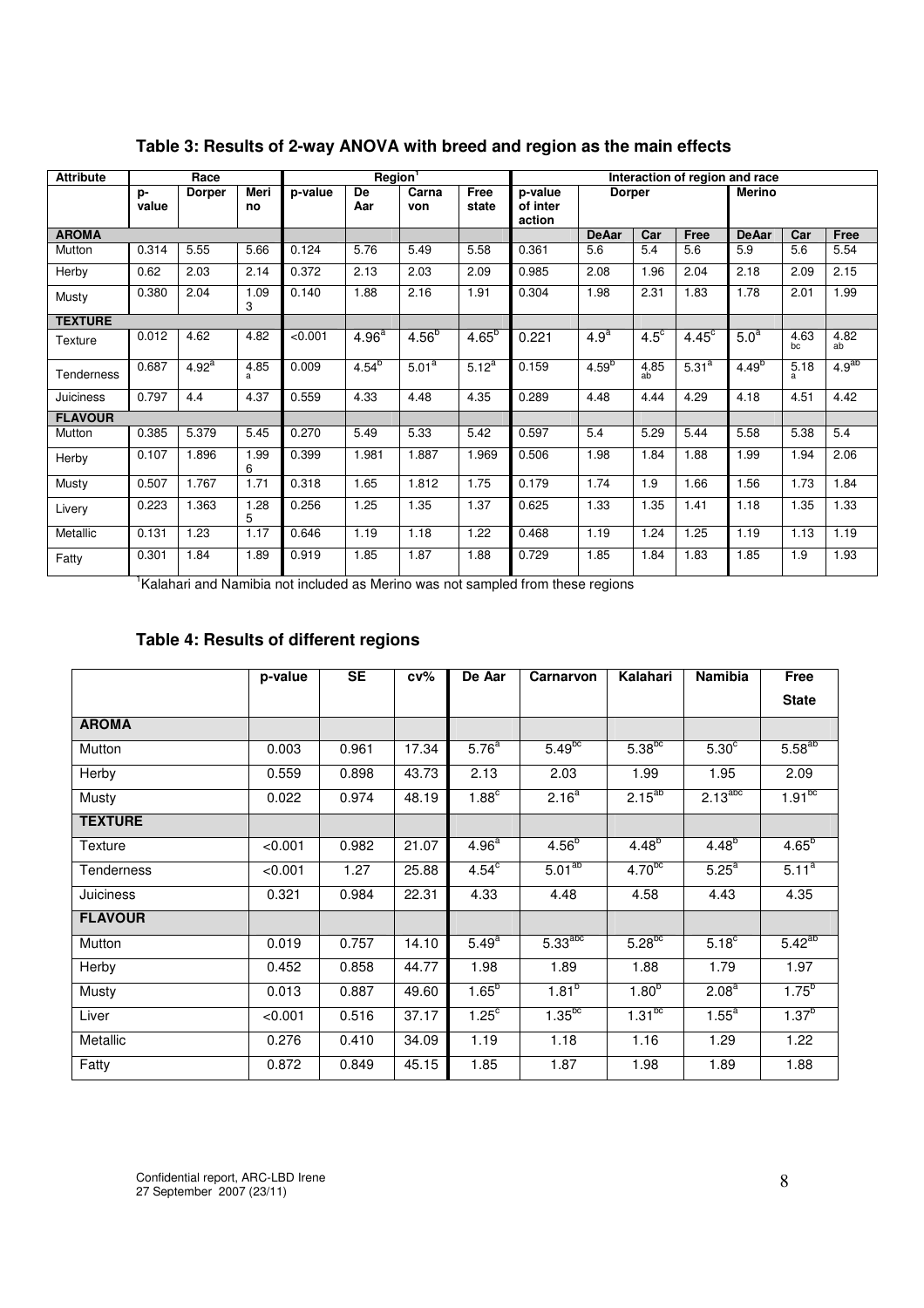

**Figure 1: Spider graph of mean values of each attribute per region** 

## **Principal Component Analysis**

PCA was performed to illustrate graphically (Figures 1 and 2) the correlation ratings given to the different descriptors. In PCA, all attributes were taken and it was applied on the mean values of each individual attribute per mutton sample as obtained from sensory analysis (aroma, texture and flavour).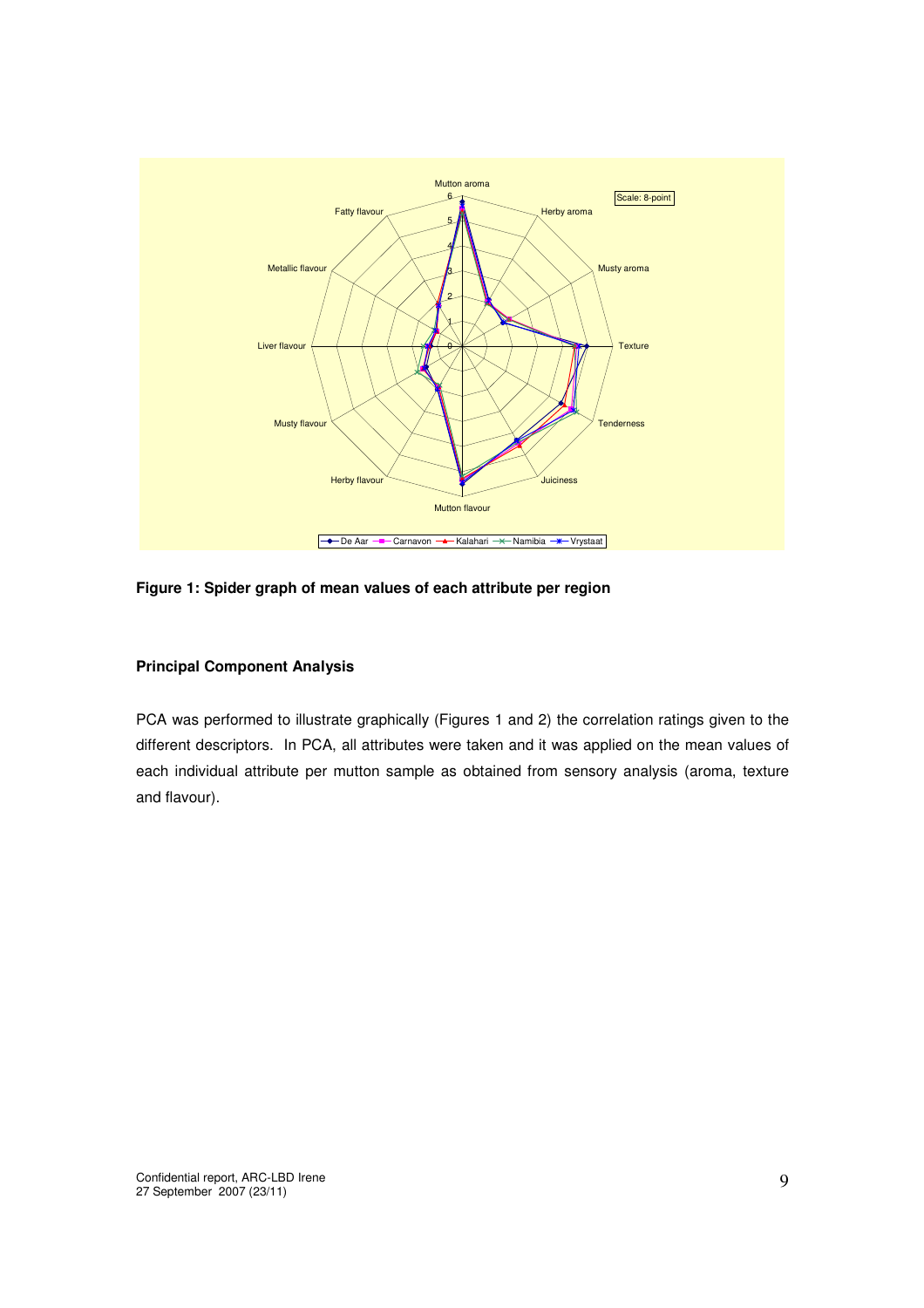

**Figure 2: Graphical representation of the position of each mutton sample in relation to the PC-scores of mutton sample** 



**Figure 3: Graphical representation of the main attributes identified in the PCA that discriminated between the mutton samples** 

The PCA (Figures 1 & 2) explained 93 % of the total variation in the data. PC1 (68.4 %) was characterized with mutton flavour  $(r = -0.994)$ , mutton aroma  $(r = -0.989)$ , herbal aroma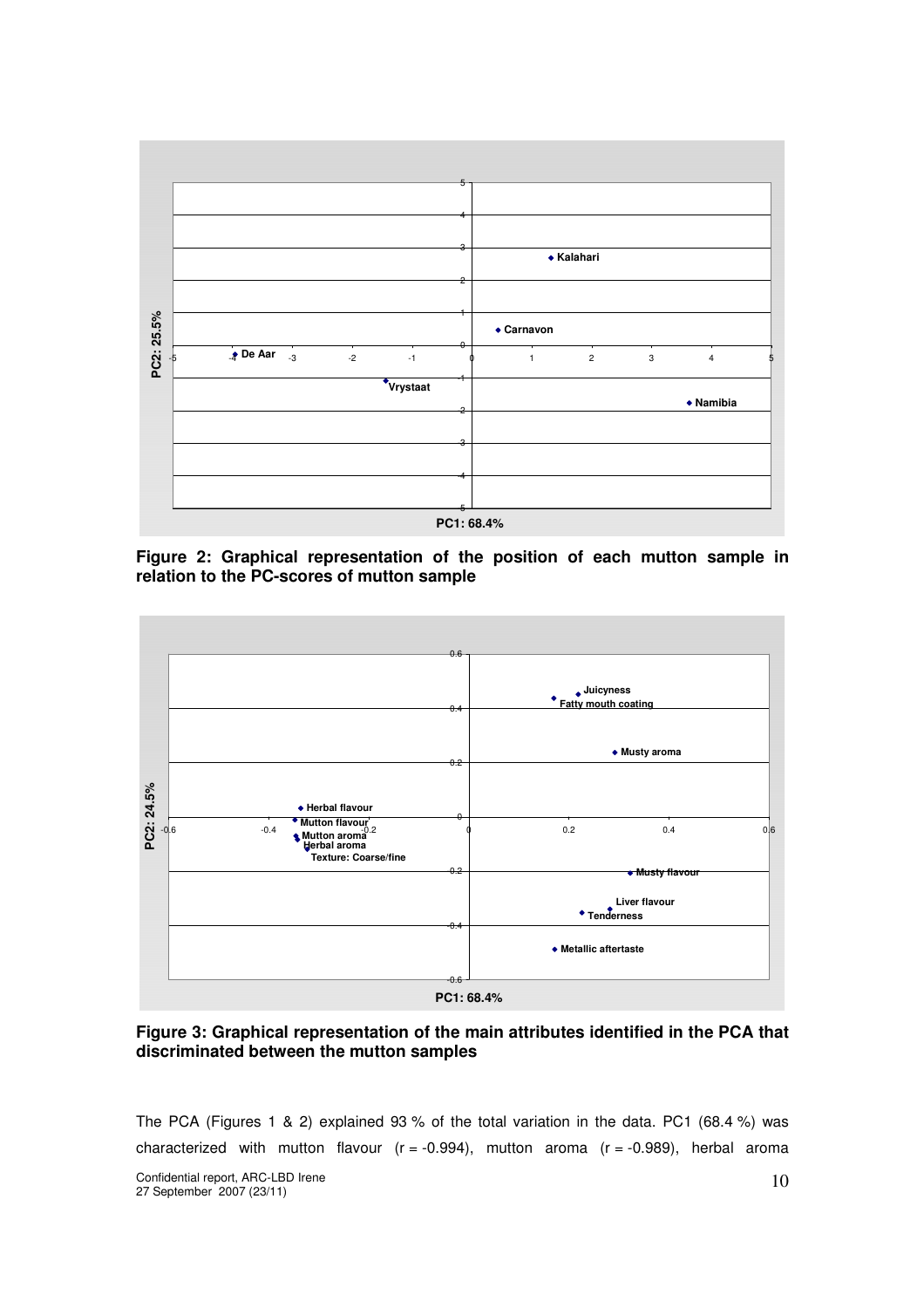$(r = -0.980)$ , herbal flavour  $(r = -0.961)$  and a coarse or fine texture  $(r = -0.924)$  attributes with negative loadings. PC1 was further characterized with a musty flavour  $(r = +0.924)$ , musty aroma  $(r = 0.837)$  and livery  $(r = +0.809)$  flavour attributes with positive loadings. PC2 (24.5 %) was characterized with overall juiciness ( $r = +0.774$ ) and fatty mouth coating ( $r = 0.750$ ) attributes with positive loadings and metallic aftertaste ( $r = -0.838$ ) with a negative loading. Mutton from the De Aar and Namibia contrasted each other the strongest in the PCA. Mutton from the De Aar region was most intense in the herbal component, although not significantly so, and had a slightly coarser texture that was not very tender, whereas mutton from the Namibia region was most intense in the musty flavour component with a slightly more tender texture. Mutton from the Carnarvon and Kalahari regions, which are situated in the heart of the Karoo, differed only slightly from mutton from Namibia and mutton from De Aar regions, respectively. However, these differences were not very distinct. The mutton from Carnarvon and Kalahari had a fairly intense mutton aroma and flavour and both the herbal and musty attributes were present in the meat. When comparing each region with one another, slight differences were found on the mutton aroma and flavour, musty flavour and livery flavour. Some textural differences were found between the breeds and regions.

#### **Conclusion**

Mutton from the Karoo region (Carnarvon, De Aar and Kalahari) has definite flavour characteristics present in the meat which can only be due to grazing plants in these areas that are consumed by sheep. However, this was not significantly different to mutton from adjacent Free State and Namibia regions respectively.

## **FATTY ACIDS AND CLA CONTENT**

## **Mutton fat**

The PCA explained 85.7 % of the total variation in the data refer figures (Figures 4 & 5). The first principal component explained 48.6 % of the variation in the data. The fatty acids with the highest positive correlations were: total mono unsaturated fatty  $(r = +0.963)$ , C18:1n9c (r  $= +0.900$ ) and total *cis* fatty acids (r  $= +0.880$ ). CL16:0 (r  $= -0.944$ ), total saturated fat (r  $= -0.944$ ) 0.935), total poly unsaturated fatty acids ( $r = -0.863$ ) had the highest negative correlation in PC1.

PC 2 explained 37.2 % of the total variation in the data. The fatty acids with the highest negative correlations were C15:1 ( $r = -0.989$ ), total *trans* fatty acids  $r = -0.970$ ), C18:2c9t11 ( $r = -0.894$ ) and C15:0 ( $r = 0.875$ ).

## **Bossies**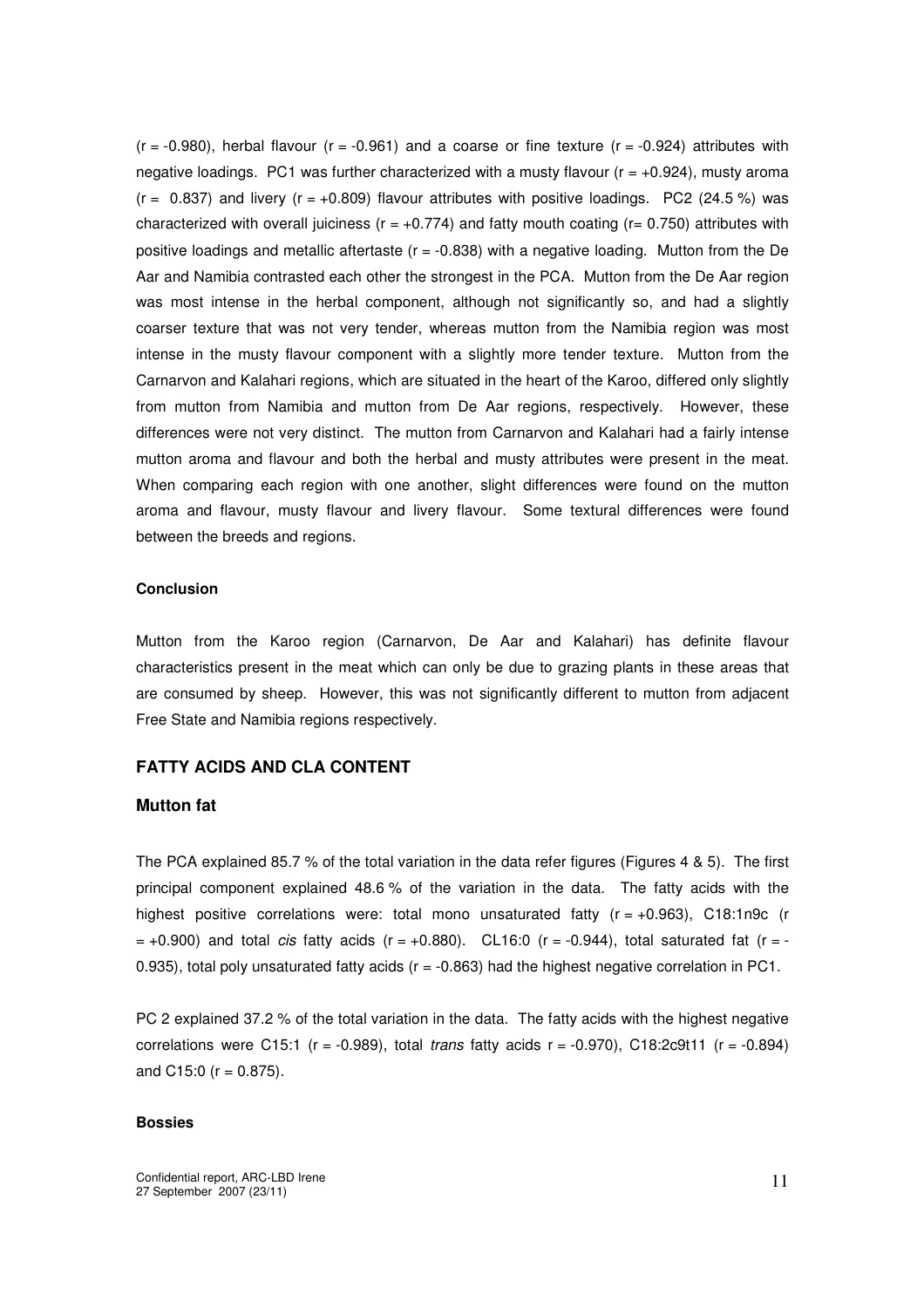The PCA explained 84.29 % of the total variation in the data (refer Figures 6 & 7). The first principal component explained 53.7 % of the variation in the data. The fatty acids with the highest correlations coefficients were C23:0 ( $r = 0.884$ ) and C22:0 ( $r = 0.815$ ), which was the highest in Rivierganna and Silverkaroo. The fatty acids with the highest negative correlation coefficients were C16:0 (r=-0.990), total trans fats (r = -0.987), C18:1n9t =  $(r = -0.987)$ , total saturated fat (r= -0.961), C12:0 (r = -0.910), C10:0 (r = -0.908), mono-unsaturated fatty acids (r =  $-0.899$ ), C 18:1n9c (r= $-0.897$ ), C14:0 (r=  $-0.860$ ), C18:2nc9t11 (r =  $-0.829$ ) and C18:0 (r =  $-0.899$ ) 827). These fatty acids were highest in Ankerkaroo and Perdebos.

PC2 explained 30.6 % of the total variation in the data. The fatty acids with the highest positive correlation coefficients were C18:3n3 ( $r = 0.923$ ), poly unsaturated fatty acids ( $r = 0.874$ ) and C20:5n3 ( $r = 0.817$ ). C17:1 ( $r = -0.869$ ) and C8:0 ( $r = -0.815$ ) had the highest negative correlation coefficients. These fatty acids were the highest in Perdebos.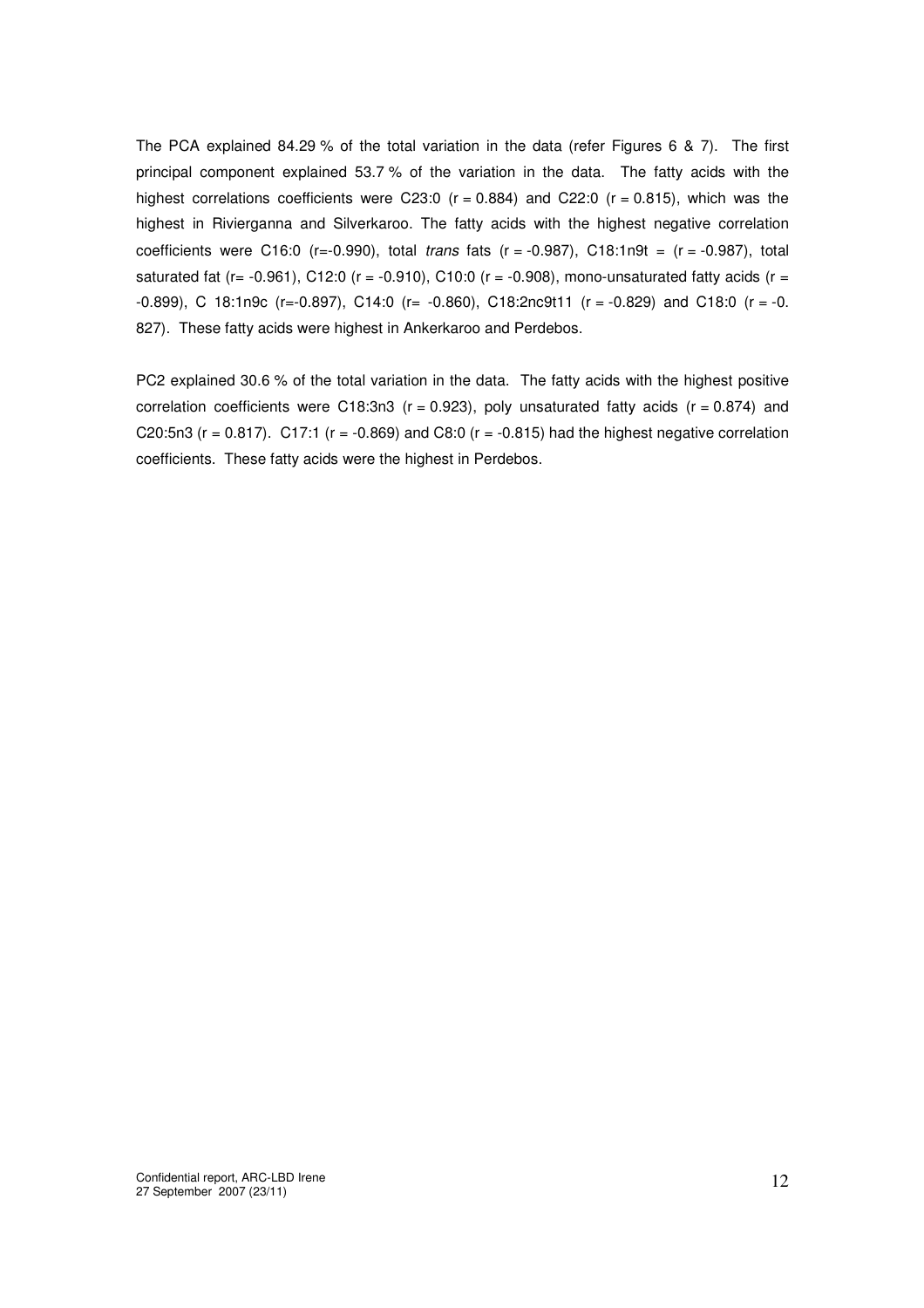## **FATTY ACID ANALYSIS AND CLA CONTENT**

Table 6: Summary of total saturated fatty acids, mono-unsaturated, poly-unsaturated, *trans*- and *cis*-fatty acids, omega-3 and<br>omega-6 fatty acids and CLA content of Karoo mutton fat samples

| <b>Fatty acid</b><br>analysis         | <b>Total</b> | p-value | <b>Dorper De</b><br>Aar | <b>Dorper</b><br><b>Carnarvon</b> | <b>Dorper</b><br>Kalahari | <b>Dorper</b><br>Namibia | <b>Dorper</b><br><b>Vrystaat</b> | <b>Merino De</b><br>Aar | <b>Merino</b><br>Carnarvon | <b>Merino</b>      |
|---------------------------------------|--------------|---------|-------------------------|-----------------------------------|---------------------------|--------------------------|----------------------------------|-------------------------|----------------------------|--------------------|
| <b>Saturated fatty</b><br>acids       | 52.43        | 0.001   | 50.28 <sup>c</sup>      | $52.58^{b}$                       | $52.73^{b}$               | $51.99^{b}$              | $52.07^{b}$                      | $58.13^{a}$             | $49.68^{\circ}$            | $51.96^{b}$        |
| Mono-<br>unsaturated<br>fatty acids   | 43.87        | 0.001   | $45.99^{a}$             | $43.21$ °                         | $44.16^{b}$               | $44.37^{b}$              | $44.70^{b}$                      | $37.28^{d}$             | 47.21 <sup>a</sup>         | $44.03^{b}$        |
| of which <i>trans-</i><br>fatty acids | 2.572        | 0.001   | $2.209^e$               | $2.365^{\circ}$                   | 2.103 <sup>1</sup>        | $3.058^{b}$              | $2.322^{d}$                      | $2.313^{d}$             | $2.383^{e}$                | $3.826^{a}$        |
| of which cis-fatty<br>acids           | 37.54        | 0.001   | $40.53^{\circ}$         | $36.81$ °                         | $38.62^{b}$               | 36.97 <sup>c</sup>       | $38.53^{b}$                      | $31.98^{d}$             | $40.68^{\text{a}}$         | $36.22^{\circ}$    |
| Poly-unsaturated<br>fatty acids       | 3.073        | 0.001   | $3.724$ <sup>c</sup>    | $4.205^{b}$                       | $3.111^{d}$               | $3.643^{\circ}$          | 3.226 <sup>d</sup>               | 4.591 <sup>a</sup>      | $3.117^{d}$                | 4.007 <sup>b</sup> |
| of which trans-<br>fatty acids        | 0.462        | 0.001   | 0.471 <sup>cd</sup>     | $0.485^{bc}$                      | $0.423^d$                 | 0.453 <sup>cd</sup>      | $0.522^{b}$                      | $0.433^{d}$             | $0.362^e$                  | $0.550^{a}$        |
| of which cis-fatty<br>acids           | 1.869        | 0.001   | 1.858 <sup>cd</sup>     | $2.107^{b}$                       | $1.583$ <sup>ef</sup>     | 1.828 <sup>d</sup>       | $1.481$ <sup>f</sup>             | 2.426 <sup>a</sup>      | $1.675^e$                  | $1.992^{bc}$       |
| Total trans-fatty<br>acids            | 3.034        |         |                         |                                   |                           |                          |                                  |                         |                            |                    |
| Total cis-fatty<br>acids              | 39.41        |         |                         |                                   |                           |                          |                                  |                         |                            |                    |
| Omega-6 fatty<br>acids                | 0.387        |         |                         |                                   |                           |                          |                                  |                         |                            |                    |
| Omega-3 fatty<br>acids                | 0.983        |         |                         |                                   |                           |                          |                                  |                         |                            |                    |
| <b>CLA</b> content<br>(C28:2c9t11)    | 0.5608       | 0.001   | $0.429^{t}$             | $0.521$ <sup>d</sup>              | $0.505^{\text{de}}$       | $0.655^{b}$              | $0.541^{\circ}$                  | $0.394$ <sup>g</sup>    | $0.492^e$                  | $0.952^a$          |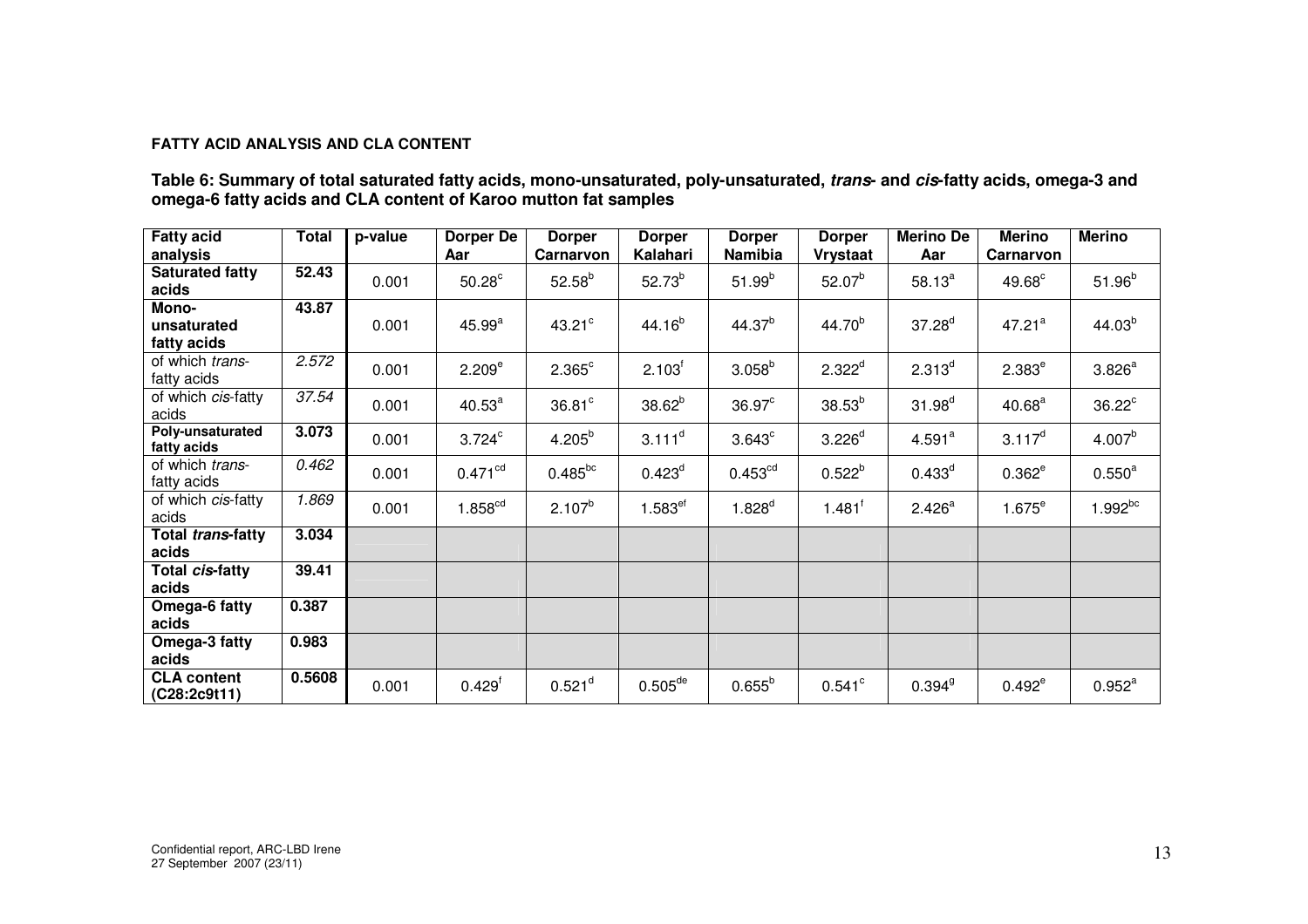| <b>Fatty acid analysis</b>             | Total  | p-value | Silwerkaroo        | Skaapbossie | Kapokbossie          | Rivierganna          | <b>Ankerkaroo</b>    | <b>Perdebos</b>      |
|----------------------------------------|--------|---------|--------------------|-------------|----------------------|----------------------|----------------------|----------------------|
| <b>Saturated fatty acids</b>           | 0.691  | < 0.001 | $0.450^\circ$      | 0.744c      | $0.617^d$            | $0.406^{\text{T}}$   | $0.870^{b}$          | 1.058 <sup>a</sup>   |
| <b>Mono-unsaturated fatty</b><br>acids | 0.472  | < 0.001 | $0.317^{e}$        | $0.415^d$   | $0.462^{\circ}$      | 0.320 <sup>e</sup>   | $0.756^{a}$          | $0.570^{b}$          |
| of which trans-fatty acids             | 0.008  | 0.116   | 0.003              | 0.009       | 0.007                | 0.000                | 0.015                | 0.013                |
| of which cis-fatty acids               | 0.437  | < 0.001 | 0.296 <sup>e</sup> | $0.377^d$   | $0.410^{\circ}$      | $0.304^e$            | $0.696^{a}$          | $0.539^{b}$          |
| Poly-unsaturated fatty acids           | 0.5    | < 0.001 | $0.384^{e}$        | $0.631^{b}$ | $0.421$ <sup>d</sup> | $0.515^{\circ}$      | $0.845^{\text{a}}$   | $0.204^{\dagger}$    |
| of which cis-fatty acids               | 0.386  | < 0.001 | 0.303 <sup>c</sup> | $0.421^{b}$ | $0.315$ <sup>c</sup> | $0.427^{b}$          | 0.681 <sup>a</sup>   | $0.169^{d}$          |
| Total trans-fatty acids                | 0.008  |         | 0.003              | 0.009       | 0.007                | 0.000                | 0.015                | 0.013                |
| Total cis-fatty acids                  | 0.823  |         | 0.599 <sup>e</sup> | $0.798^{b}$ | 0.725 <sup>cd</sup>  | $0.731$ <sup>c</sup> | $1.376^{\mathrm{a}}$ | $0.707$ <sup>d</sup> |
| Omega-6 fatty acids                    | 0.387  |         |                    |             |                      |                      |                      |                      |
| Omega-3 fatty acids                    | 0.110  |         |                    |             |                      |                      |                      |                      |
| <b>CLA content</b><br>(C18:2c9t11      | 0.0008 | 0.006   | 0.001              | 0.000       | 0.001                | 0.000                | 0.002                | 0.002                |

Table 6: Summary of total saturated fatty acids, mono-unsaturated, poly-unsaturated, *trans*- and *cis*-fatty acids, omega-3 and<br>omega-6 fatty acids and CLA content of Karoo bossies samples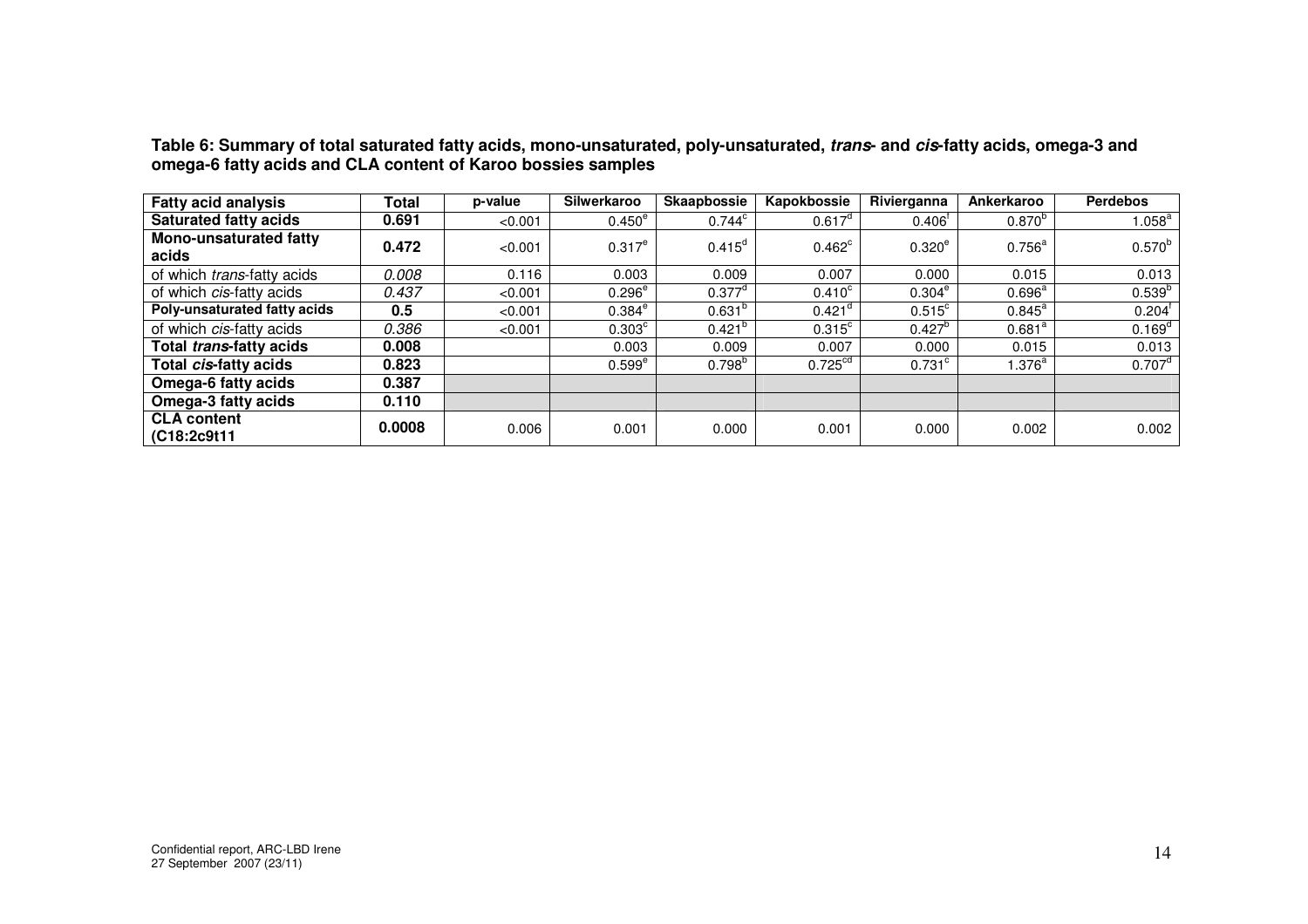

**Figure 4: Graphical representation of the position of each mutton fat sample in relation to the PC-scores of mutton fat sample**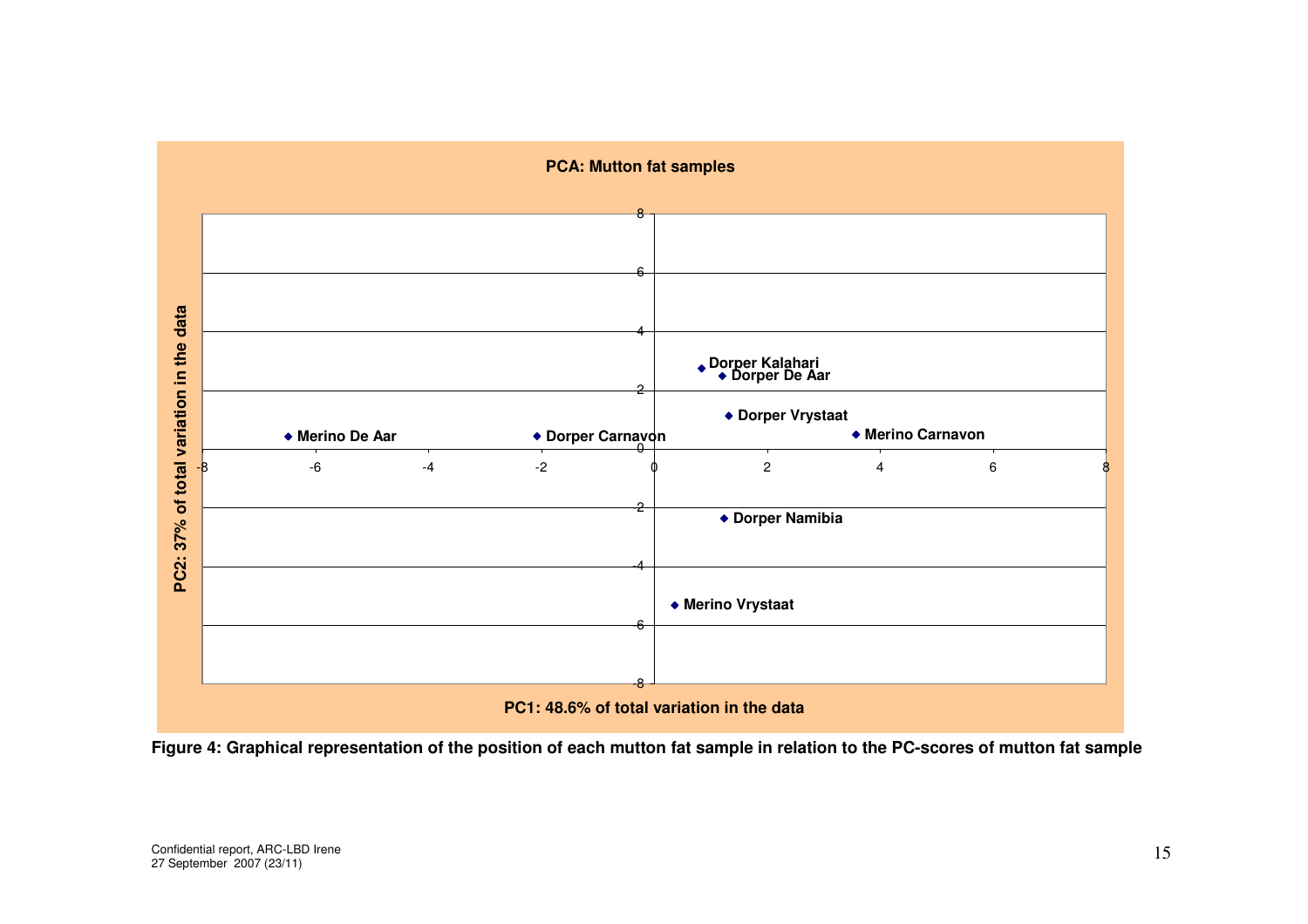

**Figure 5: Graphical representation of the main fatty acids identified in the PCA that discriminated between the mutton fat samples**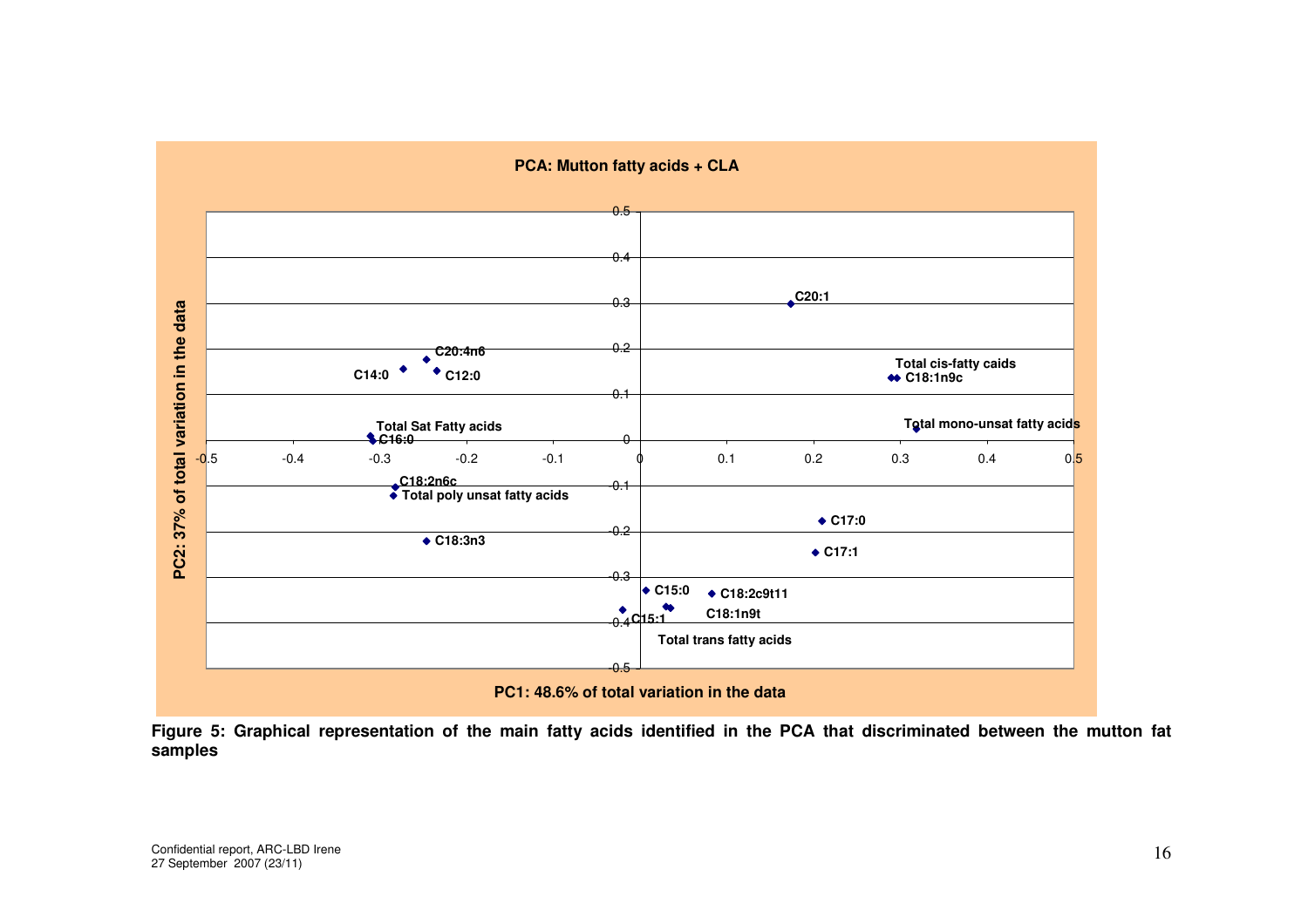

**Figure 6: Graphical representation of the position of each bossie sample in relation to the PC-scores of bossie sample**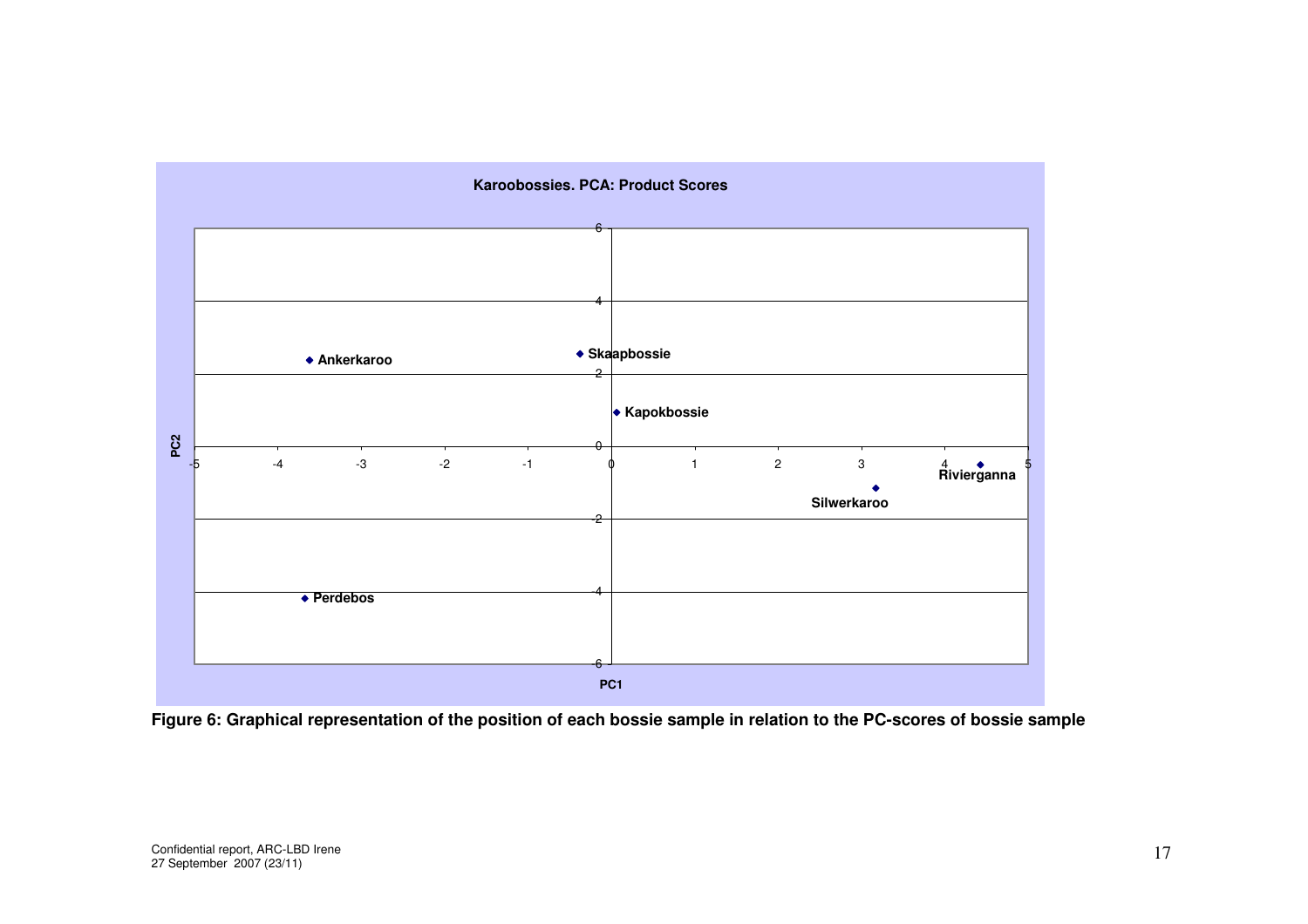

**Figure 7: Graphical representation of the main fatty acids identified in the PCA that discriminated between the bossie samples**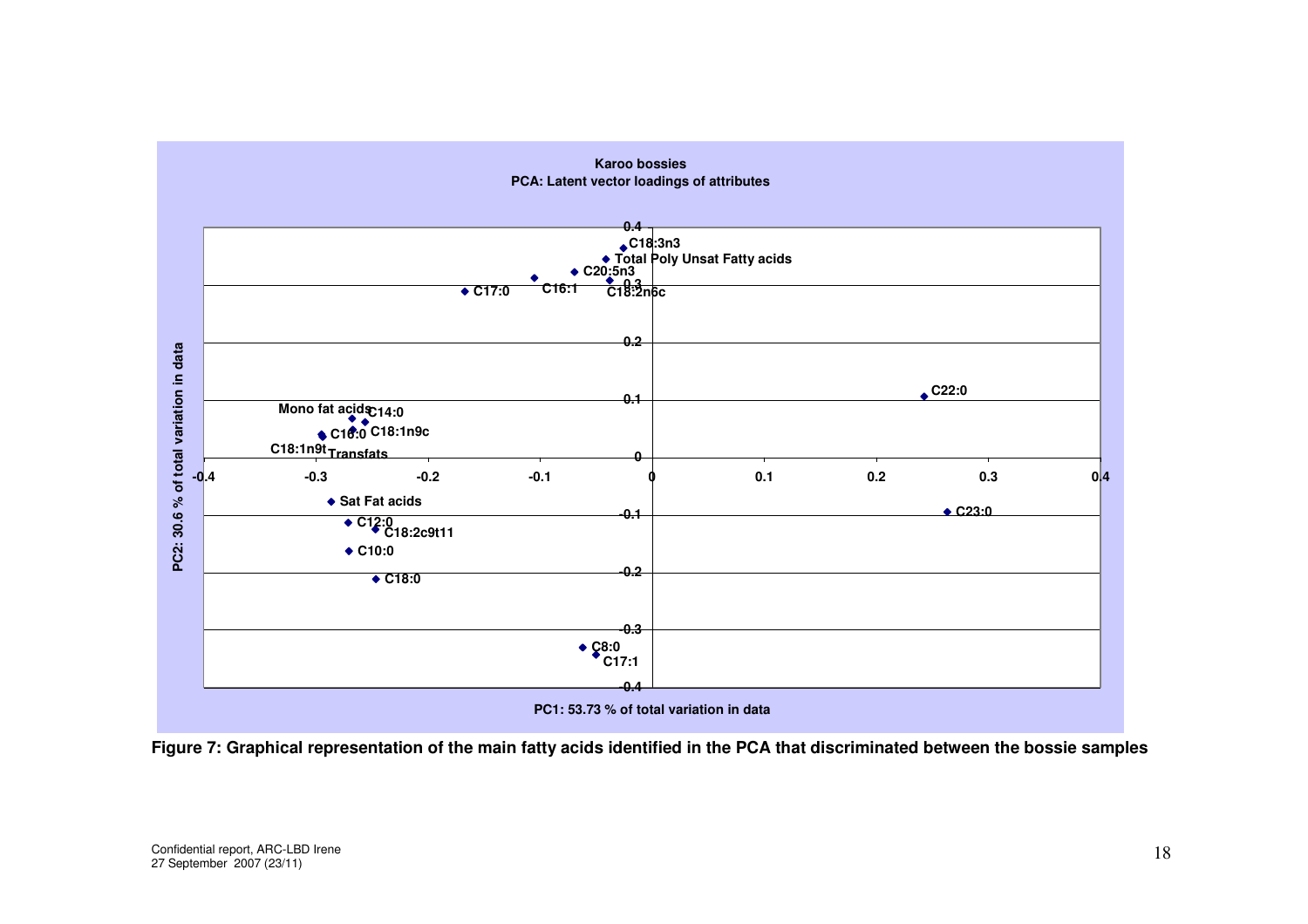## **REFERENCES**

AMERINE, M.A., PANGBORN, R.M. & ROESSLER, E.B. 1965. Principles of sensory evaluation of food. New York: Academic Press.

AMERICAN SOCIETY FOR TESTING AND MATERIALS (ASTM). 1996. Standard definitions of terms relating to sensory evaluation of materials and products. In Annual Book of ASTM Standards. American Society for Testing and Materials, Philadelphia.

DUCKETT, S. K. 2001. Factors affecting the palatability of lamb meat. Meat Science, 49:19-26

ESLER, K.J., MILTON, S.J. & DEAN, W.R.J., 2006. Karoo veld ecology and management. Briza publications. Cape Town.

GENSTATS® FOR WINDOWS® (7th Edition) – Introduction (Editor R.W. Payne), Published 2003 by VSN International, ISBN 1-904375-08-1.

LE ROUX, P.M., KOTZE, C.D., NEL, G.P. & GLEN, H.F., 1994. Bossieveld - Grazing plants of the Karoo and karoo-like areas. Department of Agriculture, Cape Town

SNEDECOR, G.W., COCHRAN, W.G. 1980. GenStat for Windows. 2000. Release 4.2. Fifth Edition. VSN International Ltd., Oxford, UK. In Statistical methods (7th Ed.). Iowa State University Press.

SHAW, P.E., MOSHONAS, M.G., BUSLIG, B.S., BARROS, S.M., WIDMER, W.W. 1999. Discriminant and principal component analyses to classify commercial orange juice based on relative amounts of volatile juice constituents. Journal of the Science of Food and Agriculture, 79, 1949-1953.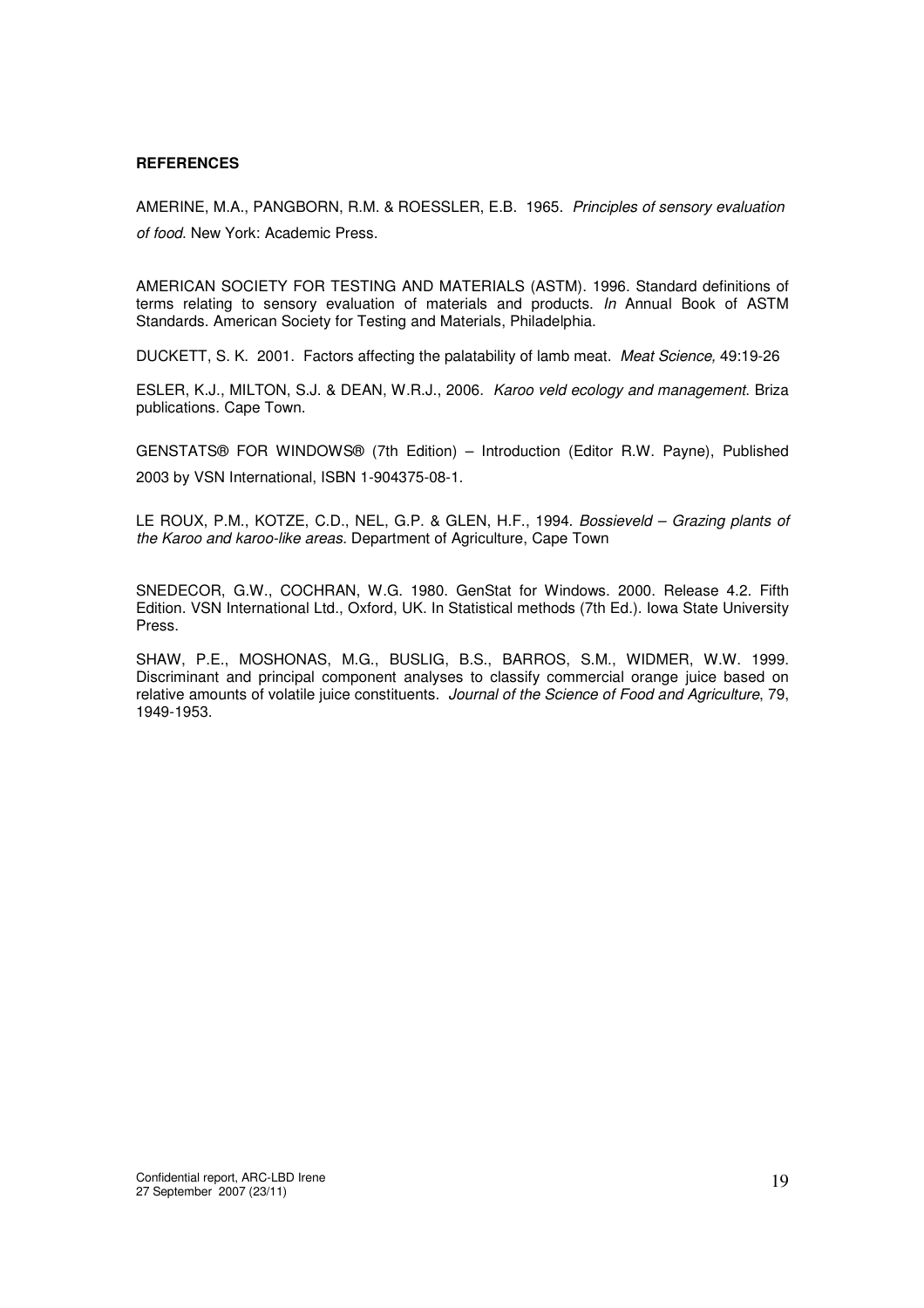## **ANNEXURE 1: Evaluation form**

## **SENSORY ANALYSIS OF LAMB 4 - 17 July 2007**

 $\overline{1}$ 

**Name:……………………………………………. Date:……………………………….** 

 $\overline{\phantom{0}}$ 

 $\top$ 

 $\top$ 

Please evaluate the following samples of lamb for the designated characteristics. **NOTE THE CODE OF EACH SAMPLE – and fill in the correct column** 

| <b>Characteristics</b>                                                                                                                                                   | <b>Rating scale</b>                                                                                                                                                                                                                                      |  |  |
|--------------------------------------------------------------------------------------------------------------------------------------------------------------------------|----------------------------------------------------------------------------------------------------------------------------------------------------------------------------------------------------------------------------------------------------------|--|--|
| <b>AROMA INTENTSITY</b>                                                                                                                                                  |                                                                                                                                                                                                                                                          |  |  |
| <b>1. MUTTON</b><br>Take a few short sniffs when<br>opening the foil containing the<br>sample and also slightly pull fibres<br>of the meat in order to smell the<br>meat | $1 =$ Extremely bland / weak<br>$2 = Very bland / weak$<br>$3 =$ Fairly bland / weak<br>$4 =$ Slightly bland / weak<br>5 = Slightly intense / strong<br>$6$ = Fairly intense / strong<br>$7 =$ Very intense / strong<br>$8$ = Extremely intense / strong |  |  |
| 2. BOSSIE (Herbal/woody)<br>Positive contribution to the flavour<br>of the lamb                                                                                          | $1 =$ Extremely bland / weak<br>$2 =$ Very bland / weak<br>$3 =$ Fairly bland / weak<br>$4 =$ Slightly bland / weak<br>$5 =$ Slightly intense / weak<br>$6$ = Fairly intense / weak<br>$7 =$ Very intense / strong<br>$8$ = Extremely intense / strong   |  |  |
| 3. BOSSIE (Musty, moldy, farm-<br>like)<br>Negative contribution to the flavour<br>of the lamb                                                                           | $1 =$ Extremely bland / weak<br>$2 =$ Very bland / weak<br>$3 =$ Fairly bland / weak<br>$4 =$ Slightly bland / weak<br>$5 =$ Slightly intense / weak<br>$6$ = Fairly intense / weak<br>$7 =$ Very intense / strong<br>$8$ = Extremely intense / strong   |  |  |
| <b>TEXTURE &amp; APPEARANCE</b>                                                                                                                                          |                                                                                                                                                                                                                                                          |  |  |
| 7. FINE OF COARSE TEXTURE                                                                                                                                                | $1 =$ Extremely fine<br>$2 = Very$ fine<br>$3 =$ Fairly fine<br>$4 =$ Slightly fine<br>$5 =$ Slightly coarse<br>$6 =$ Fairly coarse<br>$7 = Very coarse$<br>8 = Extremely coarse                                                                         |  |  |
| 5. OVERALL TENDERNESS<br>Chew sample with a light chewing<br>action                                                                                                      | $1 =$ Extremely tough<br>$2 = Very$ tough<br>$3 =$ Fairly tough<br>$4 =$ Slightly tough<br>5 = Slightly tender<br>$6 =$ Fairly tender<br>$7 =$ Very tender<br>$8$ = Extremely tender                                                                     |  |  |
| <b>6. OVERALL JUICINESS</b><br>The impression of juiciness that you<br>form as you start chewing                                                                         | $1 =$ Extremely dry<br>$2 = Very$ dry<br>$3 =$ Fairly dry<br>$4 =$ Slightly dry<br>$5 =$ Slightly juicy<br>$6 =$ Fairly juicy<br>7 = Very juicy<br>$8 =$ Extremely juicy                                                                                 |  |  |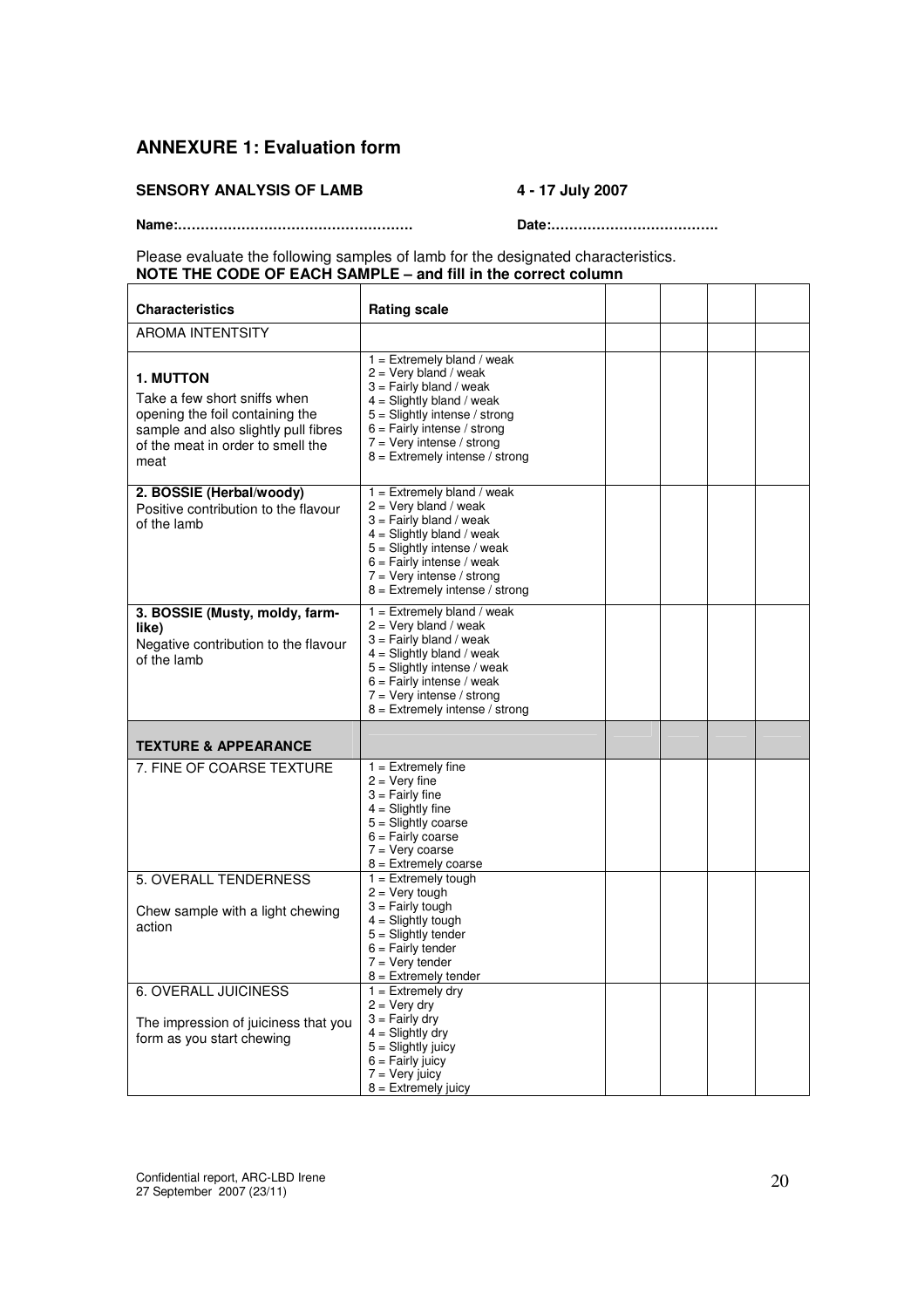| <b>FLAVOUR</b>                                                                                       |                                                                                                                                                                                                                                                             |  |  |
|------------------------------------------------------------------------------------------------------|-------------------------------------------------------------------------------------------------------------------------------------------------------------------------------------------------------------------------------------------------------------|--|--|
| 8. OVERALL MUTTON FLAVOUR                                                                            | $1 =$ Extremely bland<br>$2 = Very bland$<br>$3 =$ Fairly bland<br>$4 =$ Slightly bland<br>5 = Slightly intense<br>$6 =$ Fairly intense<br>$7 =$ Very intense<br>$8 =$ Extremely intense                                                                    |  |  |
| 9.KAROO BOSSIE -<br>Herbal/woody<br>Positive contribution to the flavour<br>of the lamb              | $1 =$ Extremely bland / weak<br>$2 =$ Very bland / weak<br>$3 =$ Fairly bland / weak<br>$4 =$ Slightly bland / weak<br>$5 =$ Slightly intense / weak<br>$6$ = Fairly intense / weak<br>$7 =$ Very intense / strong<br>8 = Extremely intense / strong        |  |  |
| 10. KAROO BOSSIE - Musty,<br>moldy, farm-like<br>Negative contribution to the flavour<br>of the lamb | $1 =$ Extremely bland / weak<br>$2 = Very bland / weak$<br>$3 =$ Fairly bland / weak<br>$4 =$ Slightly bland / weak<br>$5 =$ Slightly intense / weak<br>$6$ = Fairly intense / weak<br>$7 = \text{Very}$ intense / strong<br>8 = Extremely intense / strong |  |  |
| 11. LIVER FLAVOUR                                                                                    | $1 =$ Extremely bland<br>$2 = Very bland$<br>$3 =$ Fairly bland<br>$4 =$ Slightly bland<br>$5 =$ Slightly intense<br>$6$ = Fairly intense<br>$7 = \text{Very}$ intense<br>$8 =$ Extremely intense                                                           |  |  |
| 12. METALLIC                                                                                         | $1 =$ Extremely bland<br>$2 = Very bland$<br>$3 =$ Fairly bland<br>$4 =$ Slightly bland<br>$5 =$ Slightly intense<br>$6 =$ Fairly intense<br>$7 = \text{Very}$ intense<br>$8 =$ Extremely intense                                                           |  |  |
| 13. FATTY / OILY FLAVOUR OR<br><b>MOUTH COATING</b>                                                  | $1 =$ Extremely little coating<br>$2$ = Very little coating<br>$3$ = Fairly little coating<br>$4 =$ Slightly little coating<br>$5 =$ Slight fatty coating<br>$6$ = Fair fatty coating<br>$7 =$ Very definite fatty coating<br>$8$ = Extreme fatty coating   |  |  |

# Comments…………………………………………………………………………………………………… ………………………………………………………………………………………………………………… ………………………………………………………………………………………………………………… …………………………………………………………………………………………………………………

………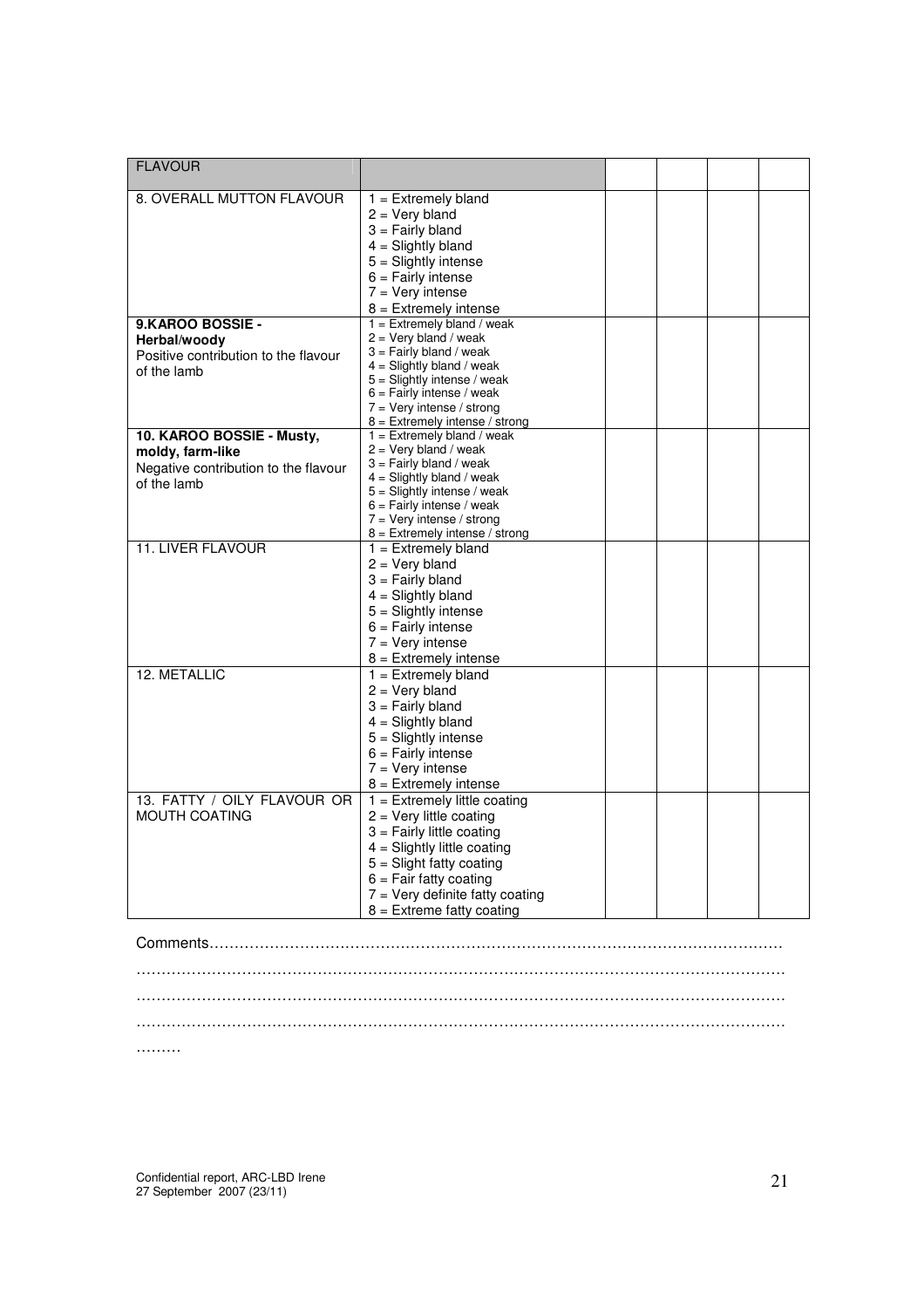## **ANNEXURE 2**



**Figure 1: Spider graph of mean values for the different attributes per region**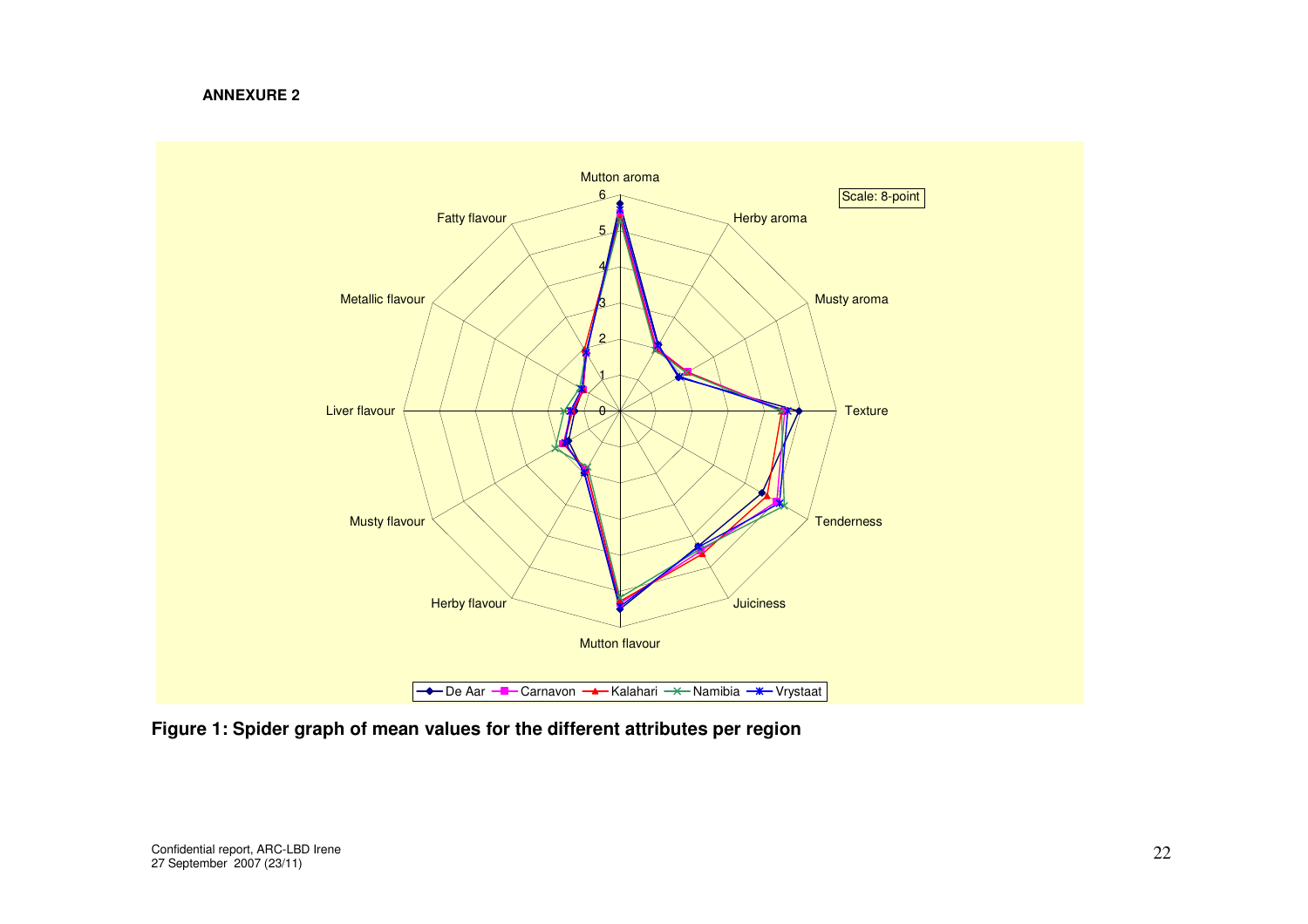

**Figure 2: Graphical representation of the position of each mutton sample in relation to the PC-scores of mutton sample**